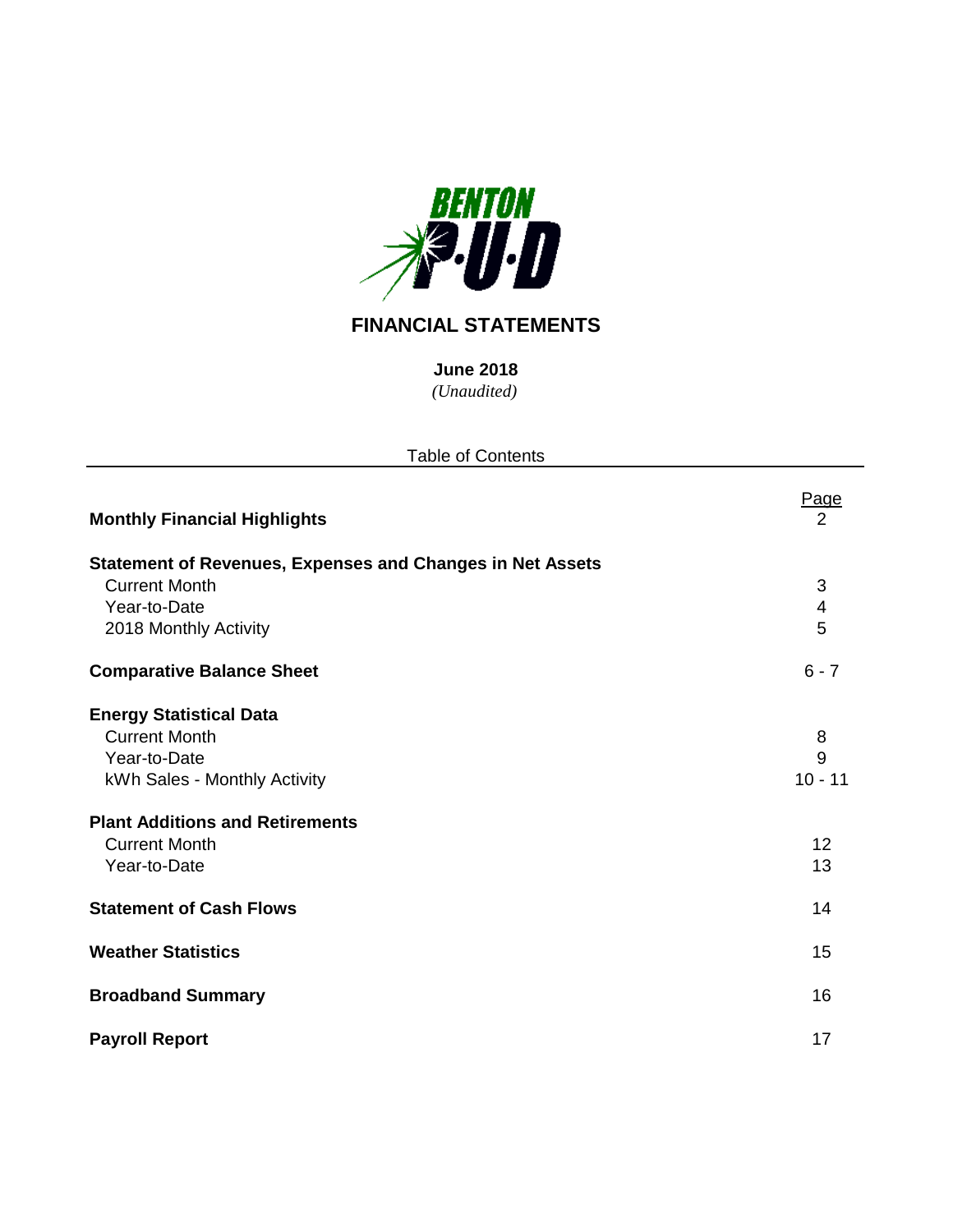

## *Financial Highlights June 2018*



#### **Retail Revenues**

- June's temperature was normal (average temperature up 0.2° of normal) which lead to revenues being +/- 1% of budget and last year.
- $\triangleright$  Retail revenues year to date are running in line with budgeted amounts. Increases in Large General Service is helping to offset Irrigation.

#### **Net Power Expense**

- > Higher than normal water flow resulting in excess generation has led to an increase in secondary market sales (51% above budget) resulting in net power expense<br>coming in below the budgeted 25<sup>th</sup> percentile (5%)
- The likelihood of a CRAC from BPA has dropped to just an 8% probability and the Slice True-up is now projected to be a small credit BPA announced the Spill Surcharge for 2018 which will result in an additional \$200k
- in power expense
- > Net Power Expense is projected to come in about \$2.4M under budget by the end of the year

## **Net Margin/Net Income**

 Net margin and net income are tracking above budget and are projected to come in higher than originally budgeted at year-end

### **Capital**

 Capital expenditures remain under budget as many major projects have yet to commence, however capital spending for customer growth is about 66% spent half way through the year

## **O&M Expense**

timing of once a year payments.

> June O&M expense was 5% under budget O&M Expense is about \$600k above budget year to date primarily as a result of an increase in the amount of labor charged to O&M (resulting in a reduction of labor charged to capital), increased joint use compliance for public safety, and

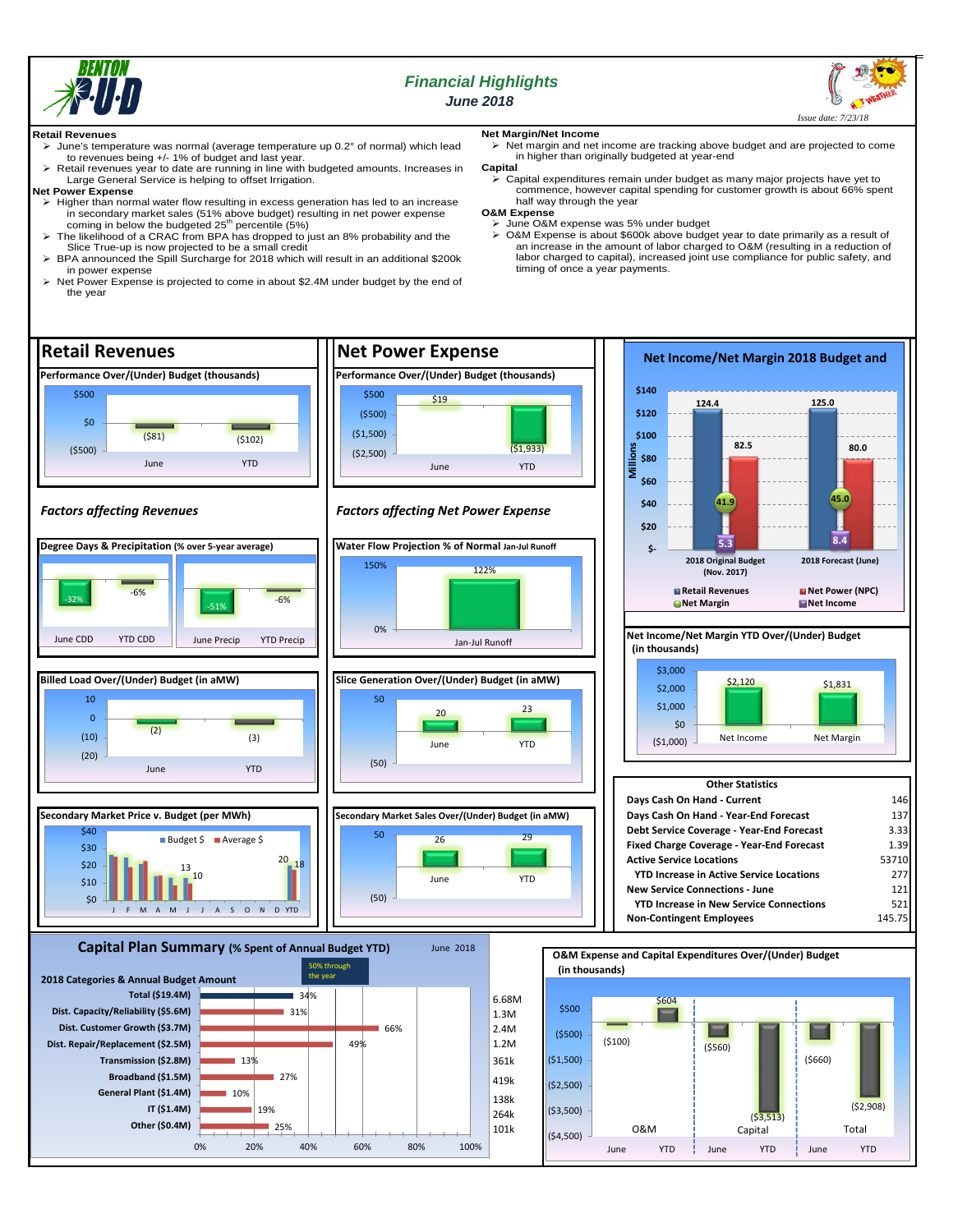#### **PUBLIC UTILITY DISTRICT NO.1 OF BENTON COUNTY STATEMENT OF REVENUES, EXPENSES, AND CHANGE IN NET POSITION June 2018**

|                                                            | 6/30/18       |               |                          | 6/30/17       |                          |  |  |
|------------------------------------------------------------|---------------|---------------|--------------------------|---------------|--------------------------|--|--|
|                                                            | <b>ACTUAL</b> | <b>BUDGET</b> | <b>PCT</b><br><b>VAR</b> | <b>ACTUAL</b> | <b>PCT</b><br><b>VAR</b> |  |  |
| <b>OPERATING REVENUES</b>                                  |               |               |                          |               |                          |  |  |
| Energy Sales - Retail                                      | 11,889,677    | 11,970,967    | $-1%$                    | 11,863,388    | 0%                       |  |  |
| <b>City Occupation Taxes</b>                               | 447,327       | 457,275       | $-2%$                    | 428,089       | 4%                       |  |  |
| <b>Bad Debt Expense</b>                                    | (20,000)      | (20, 612)     | $-3%$                    | (20,000)      | 0%                       |  |  |
| <b>Energy Secondary Market Sales</b>                       | 380,094       | 258,494       | 47%                      | 422,479       | $-10%$                   |  |  |
| Transmission of Power for Others                           | 84,919        | 75,000        | 13%                      | 56,665        | 50%                      |  |  |
| <b>Broadband Revenue</b>                                   | 187,642       | 194,826       | $-4%$                    | 180,099       | 4%                       |  |  |
| <b>Other Revenue</b>                                       | 104,558       | 97,618        | 7%                       | 151,752       | $-31%$                   |  |  |
| <b>TOTAL OPERATING REVENUES</b>                            | 13,074,218    | 13,033,568    | 0%                       | 13,082,472    | 0%                       |  |  |
| <b>OPERATING EXPENSES</b>                                  |               |               |                          |               |                          |  |  |
| <b>Purchased Power</b>                                     | 6,051,145     | 6,048,263     | 0%                       | 6,047,450     | 0%                       |  |  |
| <b>Purchased Transmission &amp; Ancillary Services</b>     | 1,272,183     | 1,132,545     | 12%                      | 1,151,354     | 10%                      |  |  |
| <b>Conservation Program</b>                                | 24,272        | 23,416        | 4%                       | 104,858       | $-77%$                   |  |  |
| <b>Total Power Supply</b>                                  | 7,347,600     | 7,204,225     | 2%                       | 7,303,662     | 1%                       |  |  |
| Transmission Operation & Maintenance                       | 11,533        | 9,879         | 17%                      | 17,702        | $-35%$                   |  |  |
| Distribution Operation & Maintenance                       | 779,951       | 819,644       | $-5%$                    | 834,442       | $-7%$                    |  |  |
| <b>Broadband Expense</b>                                   | 71,294        | 78,022        | $-9%$                    | 65,191        | 9%                       |  |  |
| Customer Accounting, Collection & Information              | 350,499       | 393,708       | $-11%$                   | 314,167       | 12%                      |  |  |
| Administrative & General                                   | 582,265       | 594,661       | $-2%$                    | 580,893       | 0%                       |  |  |
| Subtotal before Taxes & Depreciation                       | 1,795,541     | 1,895,915     | $-5%$                    | 1,812,395     | $-1%$                    |  |  |
| Taxes                                                      | 1,192,133     | 1,184,313     | 1%                       | 1,156,537     | 3%                       |  |  |
| Depreciation & Amortization                                | 813,316       | 833,161       | $-2%$                    | 854,073       | -5%                      |  |  |
| <b>Total Other Operating Expenses</b>                      | 3,800,990     | 3,913,389     | $-3%$                    | 3,823,005     | $-1%$                    |  |  |
| <b>TOTAL OPERATING EXPENSES</b>                            | 11,148,591    | 11,117,614    | 0%                       | 11,126,667    | 0%                       |  |  |
| <b>OPERATING INCOME (LOSS)</b>                             | 1,925,627     | 1,915,954     | 1%                       | 1,955,805     | $-2%$                    |  |  |
| <b>NONOPERATING REVENUES &amp; EXPENSES</b>                |               |               |                          |               |                          |  |  |
| Interest Income                                            | 86,775        | 33,333        | 160%                     | 110,519       | $-21%$                   |  |  |
| Other Income                                               | 29,274        | 31,339        | $-7%$                    | 31,393        | $-7%$                    |  |  |
| <b>Other Expense</b>                                       |               |               | n/a                      |               | n/a                      |  |  |
| <b>Interest Expense</b>                                    | (232, 838)    | (224, 094)    | 4%                       | (239, 538)    | $-3%$                    |  |  |
| Debt Discount/Premium Amortization & Loss on Defeased Debt | 38,127        | 37,346        | 2%                       | 41,348        | $-8%$                    |  |  |
| MtM Gain/(Loss) on Investments                             | (733)         |               | n/a                      | (71, 622)     | -99%                     |  |  |
| <b>TOTAL NONOPERATING REVENUES &amp; EXPENSES</b>          | (79, 395)     | (122,076)     | $-35%$                   | (127,900)     | $-38%$                   |  |  |
| INCOME (LOSS) BEFORE CAPITAL CONTRIBUTIONS                 | 1,846,232     | 1,793,878     | 3%                       | 1,827,905     | 1%                       |  |  |
| <b>CAPITAL CONTRIBUTIONS</b>                               | 76,290        | 114,729       | -34%                     | 245,946       | -69%                     |  |  |
| <b>CHANGE IN NET POSITION</b>                              | 1,922,523     | 1,908,608     | 1%                       | 2.073.851     | $-7%$                    |  |  |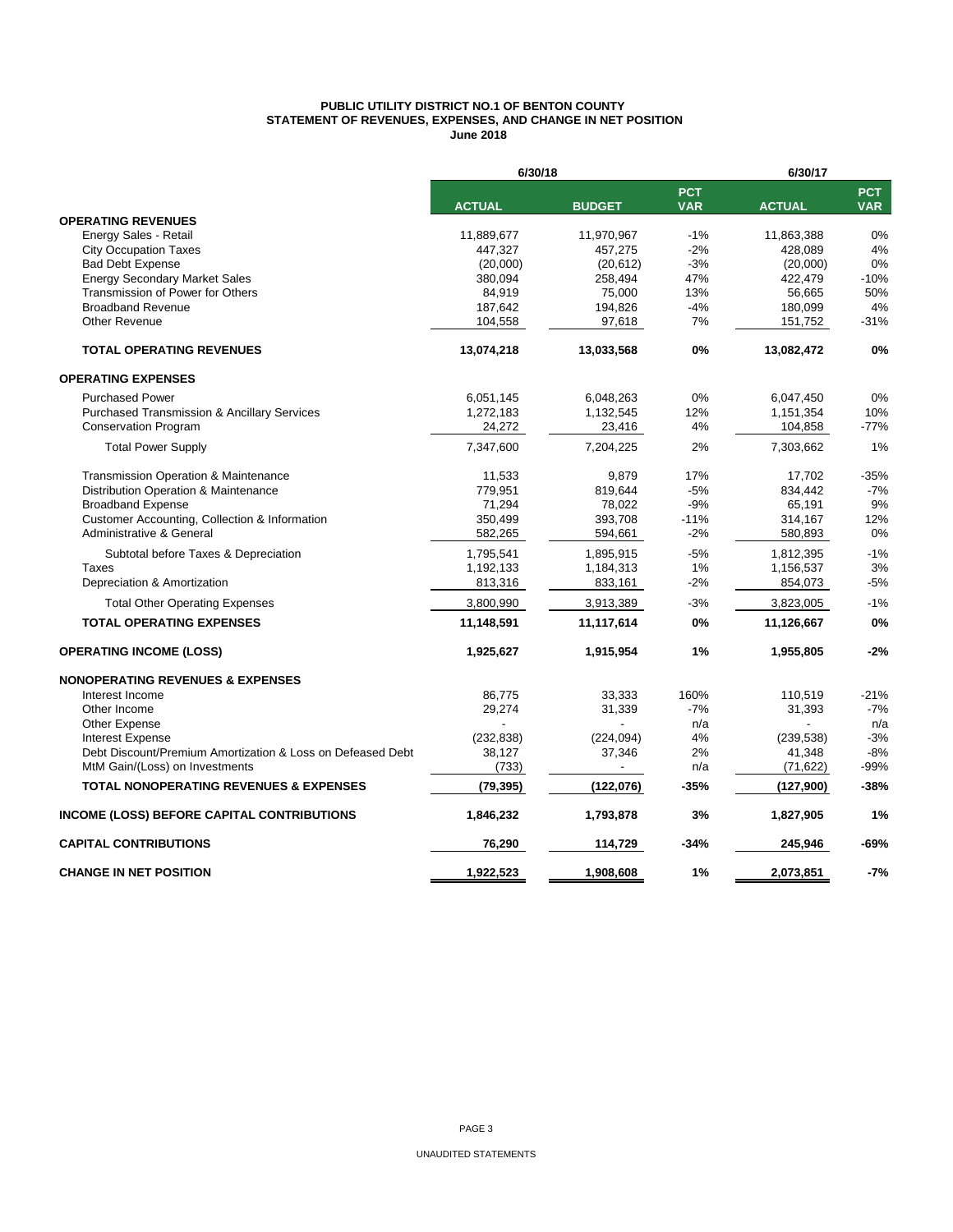#### **PUBLIC UTILITY DISTRICT NO.1 OF BENTON COUNTY STATEMENT OF REVENUES, EXPENSES, AND CHANGE IN NET POSITION YEAR TO DATE**

|                                                                                              | 6/30/18                |                        |                          | 6/30/17              |                          |  |  |
|----------------------------------------------------------------------------------------------|------------------------|------------------------|--------------------------|----------------------|--------------------------|--|--|
|                                                                                              | <b>ACTUAL</b>          | <b>BUDGET</b>          | <b>PCT</b><br><b>VAR</b> | <b>ACTUAL</b>        | <b>PCT</b><br><b>VAR</b> |  |  |
| <b>OPERATING REVENUES</b>                                                                    |                        |                        |                          |                      |                          |  |  |
| Energy Sales - Retail                                                                        | 59,695,995             | 59,797,667             | 0%                       | 60,743,752           | $-2%$                    |  |  |
| <b>City Occupation Taxes</b>                                                                 | 3,008,465              | 2,988,438              | 1%                       | 3,198,454            | $-6%$                    |  |  |
| <b>Bad Debt Expense</b>                                                                      | (105,000)              | (115, 621)             | $-9%$                    | (110,000)            | -5%                      |  |  |
| <b>Energy Secondary Market Sales</b>                                                         | 6,795,196              | 5,162,435              | 32%                      | 6,705,036            | 1%                       |  |  |
| Transmission of Power for Others                                                             | 746,648                | 450,000                | 66%                      | 625,483              | 19%                      |  |  |
| <b>Broadband Revenue</b><br>Other Revenue                                                    | 1,109,041<br>1,114,430 | 1,180,267<br>1,012,795 | $-6%$<br>10%             | 1,083,820<br>960,916 | 2%<br>16%                |  |  |
| <b>TOTAL OPERATING REVENUES</b>                                                              | 72,364,775             | 70,475,982             | 3%                       | 73,207,461           | $-1%$                    |  |  |
| <b>OPERATING EXPENSES</b>                                                                    |                        |                        |                          |                      |                          |  |  |
| <b>Purchased Power</b>                                                                       | 38,853,530             | 38,720,075             | 0%                       | 39,327,820           | $-1%$                    |  |  |
| <b>Purchased Transmission &amp; Ancillary Services</b>                                       | 6,803,554              | 6,594,179              | 3%                       | 6,591,331            | 3%                       |  |  |
| <b>Conservation Program</b>                                                                  | 88,184                 | 441,835                | -80%                     | 262,107              | $-66%$                   |  |  |
| <b>Total Power Supply</b>                                                                    | 45,745,268             | 45,756,090             | 0%                       | 46, 181, 258         | $-1%$                    |  |  |
| Transmission Operation & Maintenance                                                         | 49,918                 | 71,001                 | $-30%$                   | 150,217              | $-67%$                   |  |  |
| Distribution Operation & Maintenance                                                         | 5,124,810              | 4,942,160              | 4%                       | 4,899,618            | 5%                       |  |  |
| <b>NESC Compliance (Net District Expense)</b>                                                | 282,359                | 36,500                 | n/a                      |                      | n/a                      |  |  |
| <b>Broadband Expense</b>                                                                     | 437,822                | 435,925                | 0%                       | 417,342              | 5%                       |  |  |
| Customer Accounting, Collection & Information                                                | 2,158,702              | 2,146,400              | 1%                       | 1,781,738            | 21%                      |  |  |
| Administrative & General                                                                     | 3,944,288              | 3,761,681              | 5%                       | 3,707,098            | 6%                       |  |  |
| Subtotal before Taxes & Depreciation                                                         | 11,997,899             | 11,393,667             | 5%                       | 10,956,013           | 10%                      |  |  |
| Taxes                                                                                        | 6,871,497              | 6,933,152              | $-1%$                    | 7,198,770            | $-5%$                    |  |  |
| Depreciation & Amortization                                                                  | 4,906,060              | 5,264,785              | $-7%$                    | 5,010,075            | $-2%$                    |  |  |
| <b>Total Other Operating Expenses</b>                                                        | 23,775,457             | 23,591,604             | 1%                       | 23,164,858           | 3%                       |  |  |
| <b>TOTAL OPERATING EXPENSES</b>                                                              | 69,520,725             | 69,347,694             | 0%                       | 69,346,116           | 0%                       |  |  |
| <b>OPERATING INCOME (LOSS)</b>                                                               | 2,844,050              | 1,128,288              | 152%                     | 3,861,345            | $-26%$                   |  |  |
| <b>NONOPERATING REVENUES &amp; EXPENSES</b>                                                  |                        |                        |                          |                      |                          |  |  |
| Interest Income                                                                              | 487,488                | 200,000                | 144%                     | 330,690              | 47%                      |  |  |
| Other Income                                                                                 | 187,880                | 188,035                | 0%                       | 376,915              | $-50%$                   |  |  |
| Other Expense                                                                                |                        |                        | n/a                      |                      | n/a                      |  |  |
| <b>Interest Expense</b>                                                                      | (1, 416, 554)          | (1,353,198)            | 5%                       | (1,443,115)          | $-2%$                    |  |  |
| Debt Discount/Premium Amortization & Loss on Defeased Debt<br>MtM Gain/(Loss) on Investments | 228,760<br>(9,430)     | 224,077                | 2%<br>n/a                | 248,091<br>(68, 882) | $-8%$<br>-86%            |  |  |
| <b>TOTAL NONOPERATING REVENUES &amp; EXPENSES</b>                                            | (521, 856)             | (741,086)              | -30%                     | (556, 301)           | $-6%$                    |  |  |
| INCOME (LOSS) BEFORE CAPITAL CONTRIBUTIONS                                                   | 2,322,194              | 387,202                | >200%                    | 3,305,044            | $-30%$                   |  |  |
| <b>CAPITAL CONTRIBUTIONS</b>                                                                 | 873,722                | 688,375                | 27%                      | 483,118              | 81%                      |  |  |
| <b>CHANGE IN NET POSITION</b>                                                                | 3,195,916              | 1,075,576              | 197%                     | 3,788,162            | $-16%$                   |  |  |
| TOTAL NET POSITION, BEGINNING OF YEAR                                                        | 124,155,023            | 124,155,023            | 0%                       | 110,681,246          | $-2%$                    |  |  |
| TOTAL NET POSITION, END OF YEAR                                                              | 127,350,939            | 125,230,599            | 0.1%                     | 114,469,408          | $-4%$                    |  |  |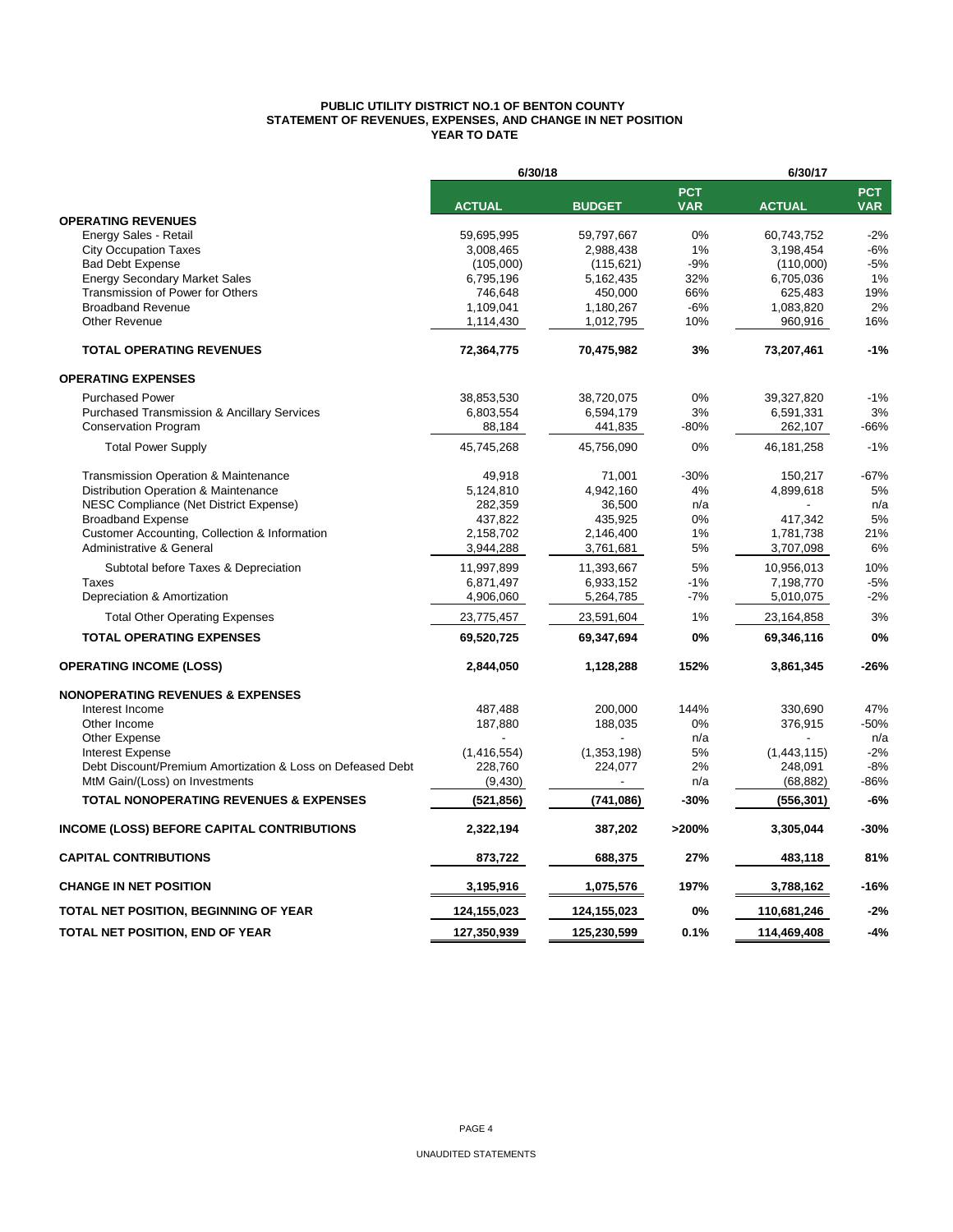#### **PUBLIC UTILITY DISTRICT NO. 1 OF BENTON COUNTY STATEMENT OF REVENUES, EXPENSES, AND CHANGE IN NET POSITION 2018 MONTHLY ACTIVITY**

|                                                   | January      | February    | <b>March</b>             | <b>April</b>             | <b>May</b>     | June           | July | <b>August</b> | September | October | <b>November</b> | <b>December</b> | <b>Total</b> |
|---------------------------------------------------|--------------|-------------|--------------------------|--------------------------|----------------|----------------|------|---------------|-----------|---------|-----------------|-----------------|--------------|
| <b>OPERATING REVENUES</b>                         |              |             |                          |                          |                |                |      |               |           |         |                 |                 |              |
| Energy Sales - Retail                             | \$10,476,299 | \$9,084,270 | \$8,752,924              | \$8,953,009              | \$10,539,816   | \$11,889,677   |      |               |           |         |                 |                 | \$59,695,995 |
| <b>City Occupation Taxes</b>                      | 645,112      | 544,905     | 504,574                  | 454,944                  | 411,604        | 447,327        |      |               |           |         |                 |                 | 3,008,466    |
| <b>Bad Debt Expense</b>                           | (19,000)     | (16,000)    | (16,000)                 | (16,000)                 | (18,000)       | (20,000)       |      |               |           |         |                 |                 | (105,000)    |
| <b>Energy Secondary Market Sales</b>              | 2,013,000    | 1,503,757   | 1,475,128                | 936,756                  | 486,462        | 380,094        |      |               |           |         |                 |                 | 6,795,197    |
| Transmission of Power for Others                  | 140,137      | 110,045     | 179,821                  | 126,440                  | 105,287        | 84,919         |      |               |           |         |                 |                 | 746,649      |
| <b>Broadband Revenue</b>                          | 188,237      | 182,621     | 181,682                  | 182,760                  | 186,099        | 187,642        |      |               |           |         |                 |                 | 1,109,041    |
| Other Electric Revenue                            | 603,153      | 70,972      | 93,240                   | 122,048                  | 120,458        | 104,558        |      |               |           |         |                 |                 | 1,114,429    |
| <b>TOTALOPERATING REVENUES</b>                    | 14,046,938   | 11,480,570  | 11,171,369               | 10,759,957               | 11,831,726     | 13,074,217     |      |               |           |         |                 |                 | 72,364,777   |
|                                                   |              |             |                          |                          |                |                |      |               |           |         |                 |                 |              |
| <b>OPERATING EXPENSES</b>                         |              |             |                          |                          |                |                |      |               |           |         |                 |                 |              |
| <b>Purchased Power</b>                            | 6,997,524    | 6,825,520   | 6,757,720                | 6,517,218                | 5,704,402      | 6,051,145      |      |               |           |         |                 |                 | 38,853,529   |
| Purchased Transmission & Ancillary Services       | 1,110,171    | 1,101,369   | 1,098,218                | 1,079,128                | 1,142,486      | 1,272,183      |      |               |           |         |                 |                 | 6,803,555    |
| <b>Conservation Program</b>                       | 95,599       | (47, 157)   | 191,352                  | (122, 506)               | (53, 376)      | 24,272         |      |               |           |         |                 |                 | 88,184       |
| <b>Total Power Supply</b>                         | 8,203,294    | 7,879,732   | 8,047,290                | 7,473,840                | 6,793,512      | 7,347,600      |      |               |           |         |                 |                 | 45,745,268   |
|                                                   |              |             |                          |                          |                |                |      |               |           |         |                 |                 |              |
| Transmission Operation & Maintenance              | 5,734        | 7,919       | 10,464                   | 4,387                    | 9,881          | 11,533         |      |               |           |         |                 |                 | 49,918       |
| Distribution Operation & Maintenance              | 856,447      | 926,604     | 947,080                  | 987,031                  | 910,056        | 779,951        |      |               |           |         |                 |                 | 5,407,169    |
| <b>Broadband Expense</b>                          | 67,753       | 63,993      | 92,802                   | 63,941                   | 78,040         | 71,294         |      |               |           |         |                 |                 | 437,823      |
| Customer Accounting, Collection & Information     | 410,400      | 314,792     | 350,727                  | 317,544                  | 414,740        | 350,499        |      |               |           |         |                 |                 | 2,158,702    |
| Administrative & General                          | 953,338      | 656,854     | 612,150                  | 535,571                  | 604,110        | 582,265        |      |               |           |         |                 |                 | 3,944,288    |
| Subtotal before Taxes & Depreciation              | 2,293,672    | 1,970,162   | 2,013,223                | 1,908,474                | 2,016,827      | 1,795,542      |      |               |           |         |                 |                 | 11,997,900   |
| Taxes                                             | 1,346,727    | 1,145,833   | 1,091,666                | 1,033,168                | 1,061,970      | 1,192,133      |      |               |           |         |                 |                 | 6,871,497    |
| Depreciation & Amortization                       | 813,688      | 818,195     | 820,951                  | 822,620                  | 817,290        | 813,316        |      |               |           |         |                 |                 | 4,906,060    |
| <b>Total Other Operating Expenses</b>             | 4,454,087    | 3,934,190   | 3,925,840                | 3,764,262                | 3,896,087      | 3,800,991      |      |               |           |         |                 |                 | 23,775,457   |
|                                                   |              |             |                          |                          |                |                |      |               |           |         |                 |                 |              |
| <b>TOTAL OPERATING EXPENSES</b>                   | 12,657,381   | 11,813,922  | 11,973,130               | 11,238,102               | 10,689,599     | 11,148,591     |      |               |           |         |                 |                 | 69,520,725   |
| <b>OPERATING INCOME (LOSS)</b>                    | 1,389,557    | (333, 352)  | (801, 761)               | (478, 145)               | 1,142,127      | 1,925,626      |      |               |           |         |                 |                 | 2,844,052    |
| <b>NONOPERATING REVENUES &amp; EXPENSES</b>       |              |             |                          |                          |                |                |      |               |           |         |                 |                 |              |
| Interest Income                                   | 68,157       | 62,266      | 75,813                   | 90,998                   | 103,480        | 86,775         |      |               |           |         |                 |                 | 487,489      |
| Other Income                                      | 29,299       | 33,099      | 29,288                   | 33,071                   | 33,847         | 29,274         |      |               |           |         |                 |                 | 187,878      |
| Other Expense                                     |              |             | $\overline{\phantom{a}}$ | $\sim$                   | $\blacksquare$ | $\overline{a}$ |      |               |           |         |                 |                 |              |
| <b>Interest Expense</b>                           | (235, 205)   | (236, 074)  | (235, 677)               | (243, 898)               | (232, 861)     | (232, 838)     |      |               |           |         |                 |                 | (1,416,553)  |
| Debt Discount & Expense Amortization              | 38,127       | 38,127      | 38,127                   | 38,127                   | 38,127         | 38,127         |      |               |           |         |                 |                 | 228,762      |
| MtM Gain/(Loss) on Investments                    | (27, 135)    | (1,038)     | 9,623                    | (8, 405)                 | 18,258         | (733)          |      |               |           |         |                 |                 | (9,430)      |
| Loss in Joint Ventures/Special Assessments        |              |             |                          | $\overline{\phantom{a}}$ |                | ÷              |      |               |           |         |                 |                 |              |
| TOTAL NONOPERATING REV/EXP                        | (126, 757)   | (103, 620)  | (82, 826)                | (90, 107)                | (39, 149)      | (79, 395)      |      |               |           |         |                 |                 | (521, 854)   |
|                                                   |              |             |                          |                          |                |                |      |               |           |         |                 |                 |              |
| <b>INCOME (LOSS) BEFORE CAPITAL CONTRIBUTIONS</b> | 1,262,800    | (436, 972)  | (884, 587)               | (568, 252)               | 1,102,978      | 1,846,231      |      |               |           |         |                 |                 | 2,322,198    |
| <b>CAPITAL CONTRIBUTIONS</b>                      | 293.142      | 118,937     | 31,961                   | 263,614                  | 89.777         | 76,290         |      |               |           |         |                 |                 | 873,721      |
| <b>CHANGE IN NET POSITION</b>                     | \$1,555,942  | (\$318,035) | (\$852,626)              | (\$304,638)              | \$1,192,755    | \$1,922,521    | \$0  | \$0           | \$0       | \$0     | \$0             | \$0             | \$3,195,919  |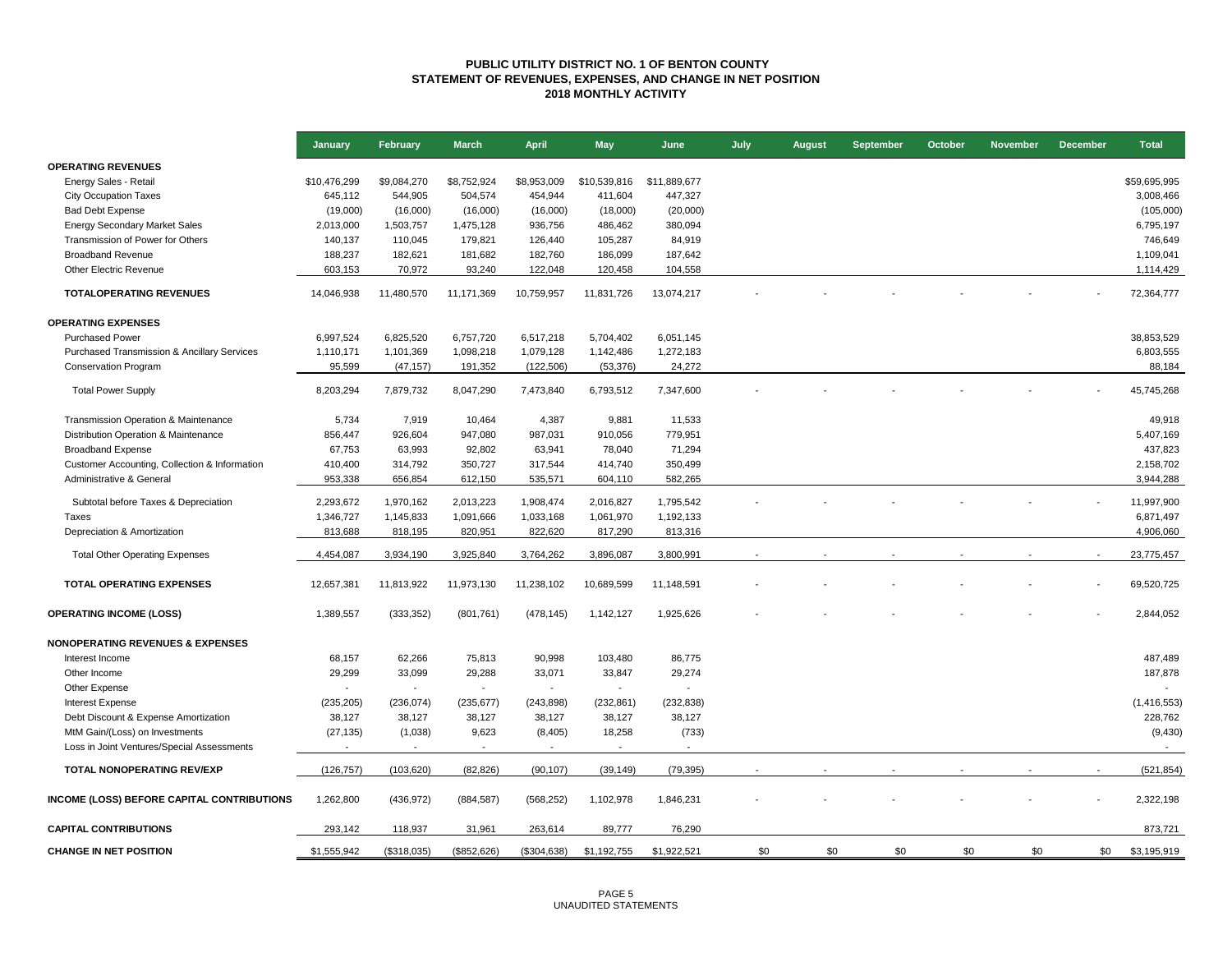## **ASSETS AND DEFERRED OUTFLOWS OF RESOURCES PUBLIC UTILITY DISTRICT NO. 1 OF BENTON COUNTY COMPARATIVE STATEMENT OF NET POSITION**

|                                                           |                 |                 | Increase/(Decrease) |         |  |
|-----------------------------------------------------------|-----------------|-----------------|---------------------|---------|--|
|                                                           | 6/30/2018       | 6/30/2017       | <b>Amount</b>       | Percent |  |
| <b>ASSETS</b>                                             |                 |                 |                     |         |  |
| <b>CURRENT ASSETS</b>                                     |                 |                 |                     |         |  |
| Cash & Cash Equivalents                                   |                 |                 |                     |         |  |
| Unrestricted Cash & Cash Equivalents                      | 22,057,678      | 11,203,669      | \$10,854,009        |         |  |
| <b>Restricted Construction Account</b>                    |                 |                 |                     |         |  |
| Investments                                               | 10,607,095      | 17,920,120      | (7,313,025)         |         |  |
| Designated Debt Service Reserve Fund                      | 2,612,152       | 3,032,152       | (420,000)           |         |  |
| Designated Power Market Voltly                            | 3,850,000       | 3,300,000       | 550,000             |         |  |
| <b>Designated Special Capital Rsv</b>                     | 15,376,052      | 16,863,084      | (1,487,031)         |         |  |
| <b>Designated Customer Deposits</b>                       | 1,600,000       | 1,400,000       | 200,000             |         |  |
| Accounts Receivable, net                                  | 11,463,796      | 12,346,450      | (882, 654)          |         |  |
| <b>BPA Prepay Receivable</b>                              | 600,000         | 600,000         |                     |         |  |
| <b>Accrued Interest Receivable</b>                        | 110,815         | 108,875         | 1,940               |         |  |
| Wholesale Power Receivable                                | 156,021         | 76,459          | 79,562              |         |  |
| <b>Accrued Unbilled Revenue</b>                           | 3,100,000       | 3,000,000       | 100,000             |         |  |
| <b>Inventory Materials &amp; Supplies</b>                 | 5,590,467       | 5,606,024       | (15, 557)           |         |  |
| Prepaid Expenses & Option Premiums                        | 434,959         | 369,729         | 65,230              |         |  |
| <b>Total Current Assets</b>                               | 77,559,035      | 75,826,562      | 1,732,474           | 2%      |  |
| <b>NONCURRENT ASSETS</b>                                  |                 |                 |                     |         |  |
| <b>Restricted Bond Reserve Fund</b>                       | 1,107,865       | 1,107,865       | 0                   |         |  |
| <b>Other Receivables</b>                                  | 96,937          | 97,292          | (355)               |         |  |
| <b>Preliminary Surveys</b>                                | 108,847         | 50,491          | 58,356              |         |  |
| <b>BPA Prepay Receivable</b>                              | 5,550,000       | 6,150,000       | (600,000)           |         |  |
| Deferred Purchased Power Costs                            | 6,245,958       | 7,167,030       | (921, 072)          |         |  |
|                                                           | 13,109,607      | 14,572,678      | (863,071)           | $-10%$  |  |
| <b>Utility Plant</b>                                      |                 |                 |                     |         |  |
| Land and Intangible Plant                                 | 3,506,294       | 3,475,564       | 30,730              |         |  |
| <b>Electric Plant in Service</b>                          | 312,225,578     | 307,876,472     | 4,349,106           |         |  |
| <b>Construction Work in Progress</b>                      | 4,417,070       | 6,594,757       | (2, 177, 687)       |         |  |
| <b>Accumulated Depreciation</b>                           | (192, 912, 728) | (193, 320, 476) | 407,748             |         |  |
| <b>Net Utility Plant</b>                                  | 127,236,213     | 124,626,317     | 2,609,896           | 2%      |  |
| <b>Total Noncurrent Assets</b>                            | 140,345,820     | 139,198,995     | 1,146,825           | 1%      |  |
| <b>Total Assets</b>                                       | 217,904,855     | 215,025,557     | 2,879,299           | 1%      |  |
| DEFERRED OUTFLOWS OF RESOURCES                            |                 |                 |                     |         |  |
| Unamortized Loss on Defeased Debt                         | (24, 941)       | (10, 500)       | (14, 441)           |         |  |
| <b>Pension Deferred Outflow</b>                           | 1,429,022       | 2,019,756       | (590, 734)          |         |  |
| Accumulated Decrease in Fair Value of Hedging Derivatives | 1,008,898       | 793,709         | 215,189             |         |  |
| <b>Total Deferred Outflows of Resources</b>               | 2,412,979       | 2,802,965       | (389, 986)          |         |  |
|                                                           |                 |                 |                     |         |  |
| TOTAL ASSETS & DEFERRED OUTFLOWS OF RESOURCES             | 220,317,834     | 217,828,522     | 2,489,313           | 1%      |  |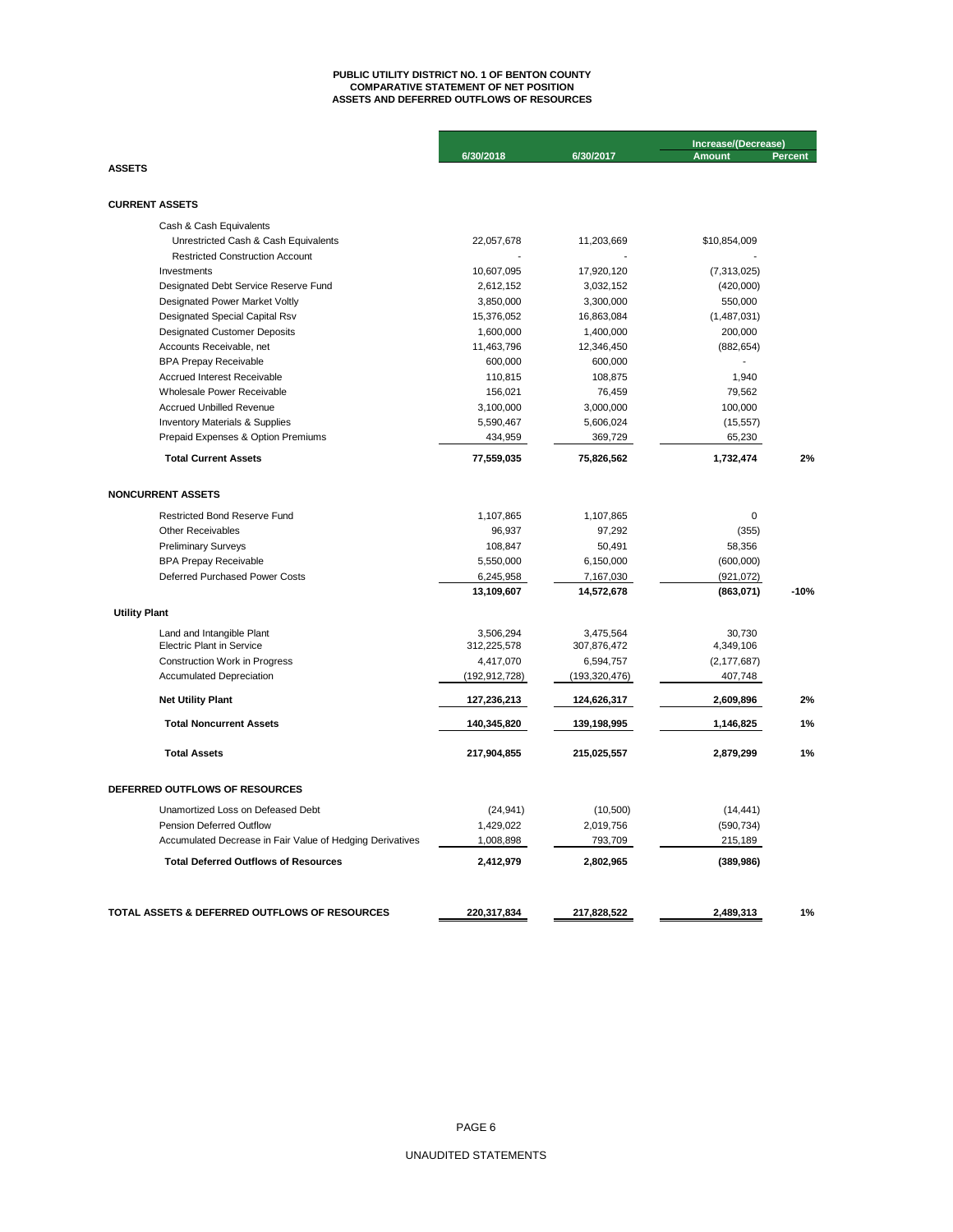# **PUBLIC UTILITY DISTRICT NO. 1 OF BENTON COUNTY COMPARATIVE STATEMENT OF NET POSITION LIABILITIES AND DEFERRED INFLOWS OF RESOURCES**

|                                                           |             |              | Increase/(Decrease) |                |  |
|-----------------------------------------------------------|-------------|--------------|---------------------|----------------|--|
|                                                           | 6/30/2018   | 6/30/2017    | <b>Amount</b>       | <b>Percent</b> |  |
| <b>LIABILITIES</b>                                        |             |              |                     |                |  |
|                                                           |             |              |                     |                |  |
| <b>CURRENT LIABILITIES</b>                                |             |              |                     |                |  |
| <b>Warrants Outstanding</b>                               |             |              | \$0                 |                |  |
| <b>Accounts Payable</b>                                   | 8,189,149   | 7,755,323    | 433,826             |                |  |
| <b>Customer Deposits</b>                                  | 1,848,855   | 1,547,723    | 301,132             |                |  |
| <b>Accrued Taxes Payable</b>                              | 2,266,489   | 2,255,908    | 10,581              |                |  |
| Other Current & Accrued Liabilities                       | 2,994,707   | 2,814,533    | 180,174             |                |  |
| Accrued Interest Payable                                  | 491,664     | 454,361      | 37,303              |                |  |
| Revenue Bonds, Current Portion                            | 3,570,000   | 3,045,000    | 525,000             |                |  |
| <b>Total Current Liabilities</b>                          | 19,360,864  | 17,872,848   | 1,488,016           | 8%             |  |
| <b>NONCURRENT LIABILITIES</b>                             |             |              |                     |                |  |
| 2010 Bond Issue                                           | 17,345,000  | 17,345,000   |                     |                |  |
| 2011 Bond Issue                                           | 13,520,000  | 17,090,000   | (3,570,000)         |                |  |
| 2016 Bond Issue                                           | 22,470,000  | 22,470,000   |                     |                |  |
| Unamortized Premium & Discount                            | 4,100,999   | 4,589,069    | (488,070)           |                |  |
| Pension Liability                                         | 9,884,887   | 13,019,386   | (3, 134, 499)       |                |  |
| <b>Deferred Revenue</b>                                   | 487,169     | 1,190,579    | (703, 410)          |                |  |
| <b>BPA Prepay Incentive Credit</b>                        | 1,652,905   | 1,814,161    | (161, 256)          |                |  |
| <b>Other Liabilities</b>                                  | 1,479,579   | 1,225,330    | 254,249             |                |  |
|                                                           |             |              |                     |                |  |
| <b>Total Noncurrent Liabilities</b>                       | 70,940,538  | 78,743,525   | (4, 232, 987)       | $-10%$         |  |
| <b>Total Liabilities</b>                                  | 90,301,403  | 96,616,373   | (2,744,970)         | $-7%$          |  |
| DEFERRED INFLOWS OF RESOURCES                             |             |              |                     |                |  |
| Pension Deferred Inflow                                   | 1,866,603   | 245,673      | 1,620,930           |                |  |
| Accumulated Increase in Fair Value of Hedging Derivatives | 798,890     | 1,141,562    | (342, 672)          |                |  |
| <b>Total Deferred Inflows of Resources</b>                | 2,665,493   | 1,387,235    | 1,278,258           | 92%            |  |
|                                                           |             |              |                     |                |  |
| <b>NET POSITION</b>                                       |             |              |                     |                |  |
| Net Investment in Capital Assets                          | 66,205,273  | 60,076,749   | 6,128,524           |                |  |
| <b>Restricted for Debt Service</b>                        | 1,107,865   | 1,107,865    |                     |                |  |
| Unrestricted                                              | 60,037,801  | 58,640,300   | 1,397,501           |                |  |
| <b>Total Net Position</b>                                 | 127,350,939 | 119,824,914  | 7,526,025           | 6%             |  |
| TOTAL NET POSITION, LIABILITIES AND                       |             |              |                     |                |  |
| DEFERRED INFLOWS OF RESOURCES                             | 220,317,834 | 217,828,522  | 2,489,312           | 1%             |  |
| <b>CURRENT RATIO:</b>                                     | 4.01:1      | 4.24:1       |                     |                |  |
| (Current Assets / Current Liabilities)                    |             |              |                     |                |  |
| <b>WORKING CAPITAL:</b>                                   | 58,198,171  | \$57,953,714 | \$244,458           | 0%             |  |
| (Current Assets less Current Liabilities)                 |             |              |                     |                |  |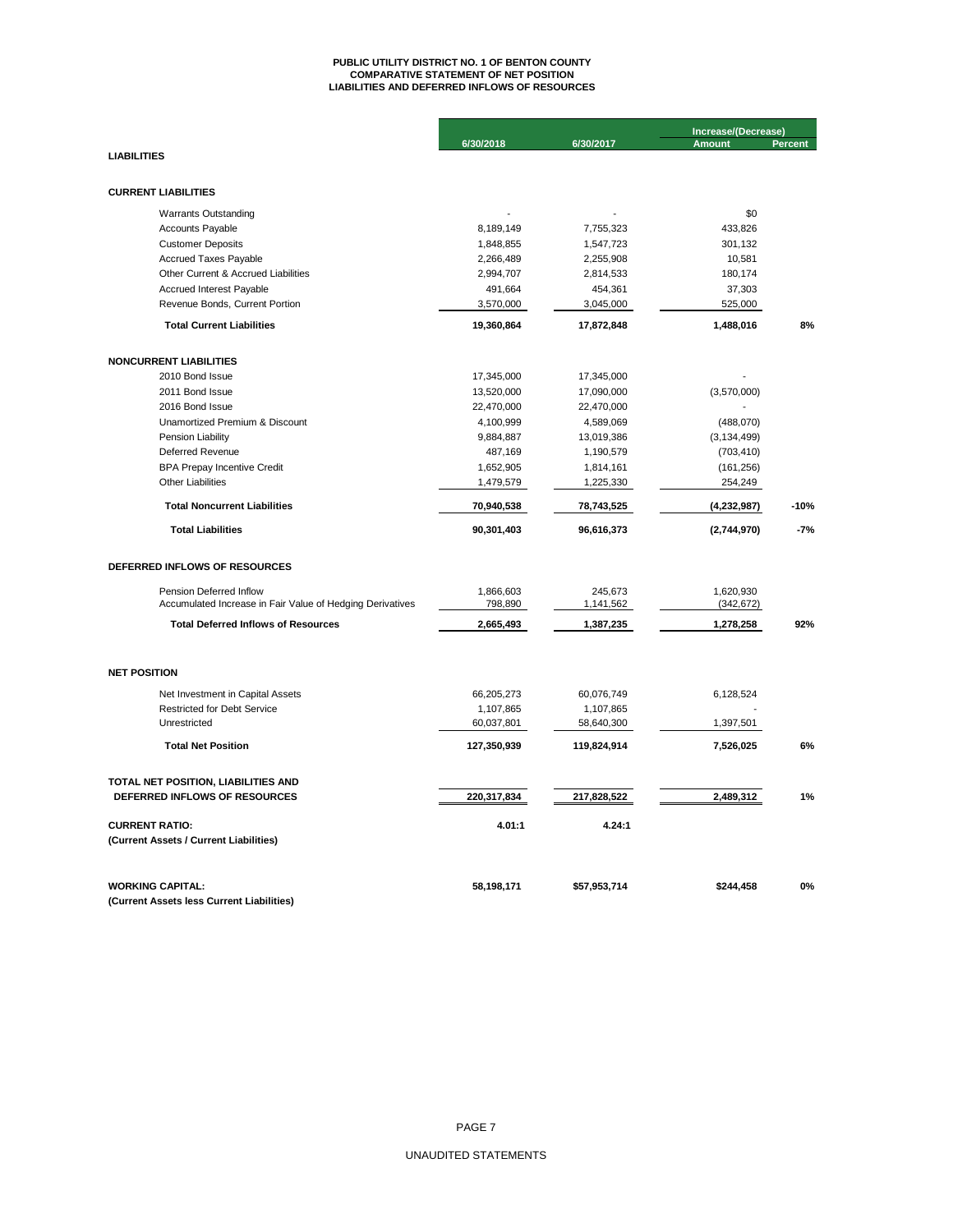#### **PUBLIC UTILITY DISTRICT NO. 1 OF BENTON COUNTY ENERGY STATISTICAL DATA CURRENT MONTH**

|                                                                          | 6/30/2018                |                           |                          | 6/30/2017                |                          |  |  |
|--------------------------------------------------------------------------|--------------------------|---------------------------|--------------------------|--------------------------|--------------------------|--|--|
|                                                                          | <b>ACTUAL</b>            | <b>BUDGET</b>             | <b>PCT</b><br><b>VAR</b> | <b>ACTUAL</b>            | <b>PCT</b><br><b>VAR</b> |  |  |
| <b>ENERGY SALES RETAIL - REVENUE</b>                                     |                          |                           |                          |                          |                          |  |  |
| Residential                                                              | \$4,103,379              | \$4,183,389               | $-2%$                    | \$3.938.165              | 4%                       |  |  |
| <b>Small General Service</b>                                             | 767,029                  | 763,234                   | 0%                       | 735,982                  | 4%                       |  |  |
| <b>Medium General Service</b>                                            | 1,022,584                | 991,890                   | 3%                       | 993,332                  | 3%                       |  |  |
| Large General Service                                                    | 1,173,931                | 1,078,373                 | 9%                       | 1,127,550                | 4%                       |  |  |
| Large Industrial                                                         | 295,474                  | 290,522                   | 2%                       | 185,287                  | 59%                      |  |  |
| Small Irrigation<br>Large Irrigation                                     | 169,028<br>4,401,654     | 171,968<br>4,532,335      | $-2%$<br>$-3%$           | 157,632<br>4,669,496     | 7%<br>$-6%$              |  |  |
| <b>Street Lights</b>                                                     | 17,795                   | 17,809                    | 0%                       | 17,482                   | 2%                       |  |  |
| <b>Security Lights</b>                                                   | 22,195                   | 24,253                    | $-8%$                    | 22,281                   | 0%                       |  |  |
| <b>Unmetered Accounts</b>                                                | 16,608                   | 17,194                    | $-3%$                    | 16,182                   | 3%                       |  |  |
| <b>Billed Revenues Before Taxes &amp; Unbilled Revenue</b>               | \$11,989,677             | \$12,070,967              | $-1%$                    | \$11,863,389             | 1%                       |  |  |
| <b>Unbilled Revenue</b>                                                  | (100,000)                | (100,000)                 | 0%                       |                          | n/a                      |  |  |
| <b>Energy Sales Retail Subtotal</b>                                      | \$11,889,677             | \$11,970,967              | -1%                      | \$11,863,389             | 0%                       |  |  |
| <b>City Occupation Taxes</b>                                             | 447,328                  | 457,275                   | $-2%$                    | 428,086                  | 4%                       |  |  |
| Bad Debt Expense (0.16% of retail sales)<br><b>TOTAL SALES - REVENUE</b> | (20,000)<br>\$12,317,005 | (20, 612)<br>\$12,407,630 | $-3%$<br>$-1%$           | (20,000)<br>\$12,271,475 | 0%<br>0%                 |  |  |
|                                                                          |                          |                           |                          |                          |                          |  |  |
| <b>ENERGY SALES RETAIL - kWh</b>                                         |                          |                           |                          |                          |                          |  |  |
| Residential                                                              | 46,005,694               | 47,537,047                | $-3%$                    | 45,014,248               | 2%                       |  |  |
| <b>Small General Service</b>                                             | 10,408,132               | 10,348,529                | 1%                       | 10,148,595               | 3%                       |  |  |
| <b>Medium General Service</b>                                            | 15,432,469               | 15,288,271                | 1%                       | 15,250,364               | 1%                       |  |  |
| Large General Service                                                    | 19,988,535               | 18,346,813                | 9%                       | 18,951,191               | 5%                       |  |  |
| Large Industrial                                                         | 5,739,040                | 5,511,024                 | 4%                       | 5,566,080                | 3%                       |  |  |
| Small Irrigation                                                         | 2,676,895                | 2,666,239                 | 0%                       | 2,505,109                | 7%                       |  |  |
| Large Irrigation                                                         | 86,922,059               | 89,156,778                | $-3%$                    | 93,753,828               | $-7%$                    |  |  |
| <b>Street Lights</b><br><b>Security Lights</b>                           | 211,310<br>84,953        | 212,183                   | 0%<br>$-19%$             | 211,253<br>91,134        | 0%<br>$-7%$              |  |  |
| <b>Unmetered Accounts</b>                                                | 245,684                  | 104,751<br>254,500        | $-3%$                    | 253,715                  | $-3%$                    |  |  |
| <b>TOTAL kWh BILLED</b>                                                  | 187,714,771              | 189,426,134               | $-1%$                    | 191,745,517              | $-2%$                    |  |  |
|                                                                          |                          |                           |                          |                          |                          |  |  |
| <b>NET POWER COST</b>                                                    |                          |                           |                          |                          |                          |  |  |
| <b>BPA Power Costs</b>                                                   |                          |                           |                          |                          |                          |  |  |
| Slice                                                                    | \$2,905,797              | \$2,922,186               | $-1%$                    | 2,825,681                | 3%                       |  |  |
| <b>Block</b>                                                             | 1,820,529                | 1,749,166                 | 4%                       | 1,774,635                | 3%                       |  |  |
| Subtotal<br><b>Other Power Purchases</b>                                 | 4,726,326<br>745,807     | 4,671,352<br>751,660      | 1%<br>$-1%$              | 4,600,316<br>795,949     | 3%<br>$-6%$              |  |  |
| Frederickson                                                             | 579,012                  | 625,251                   | $-7%$                    | 651,185                  | $-11%$                   |  |  |
| Transmission                                                             | 1,080,901                | 945,293                   | 14%                      | 816,046                  | 32%                      |  |  |
| Ancillary                                                                | 191,282                  | 184,101                   | 4%                       | 335,308                  | $-43%$                   |  |  |
| <b>Conservation Program</b>                                              | 24,273                   | 19,260                    | 26%                      | 104,859                  | $-77%$                   |  |  |
| <b>Gross Power Costs</b>                                                 | 7,347,601                | 7,196,917                 | 2%                       | 7,303,663                | 1%                       |  |  |
| Less Secondary Market Sales-Energy                                       | (380,094)                | (258, 494)                | 47%                      | (422,479)                | $-10%$                   |  |  |
| Less Secondary Market Sales-Gas                                          |                          |                           | n/a                      |                          | n/a<br>50%               |  |  |
| Less Transmission of Power for Others<br><b>NET POWER COSTS</b>          | (84, 919)<br>\$6,882,588 | (75,000)<br>\$6,863,423   | 13%<br>0%                | (56, 665)<br>\$6,824,519 | 1%                       |  |  |
|                                                                          |                          |                           |                          |                          |                          |  |  |
| <b>NET POWER - kWh</b>                                                   |                          |                           |                          |                          |                          |  |  |
| <b>BPA Power</b>                                                         |                          |                           |                          |                          |                          |  |  |
| Slice                                                                    | 114,075,000              | 100,000,000               | 14%                      | 119,569,000              | $-5%$                    |  |  |
| <b>Block</b>                                                             | 91,960,000               | 91,960,440                | 0%                       | 94,191,000               | $-2%$                    |  |  |
| Subtotal                                                                 | 206,035,000              | 191,960,440               | 7%                       | 213,760,000              | $-4%$                    |  |  |
| <b>Other Power Purchases</b>                                             | 29,003,000               | 31, 131, 551              | -7%                      | 39,740,000               | -27%                     |  |  |
| Frederickson<br>Gross Power kWh                                          | 235,038,000              | 223,091,991               | n/a<br>5%                | 253,500,000              | n/a<br>$-7%$             |  |  |
| <b>Less Secondary Market Sales</b>                                       | (38, 851, 000)           | (19,836,508)              | 96%                      | (53,686,000)             | -28%                     |  |  |
| Less Transmission Losses/Imbalance                                       | (2,758,000)              | (2,064,227)               | 34%                      | (2,811,000)              | $-2%$                    |  |  |
| <b>NET POWER - kWh</b>                                                   | 193,429,000              | 201,191,256               | -4%                      | 197.003.000              | $-2%$                    |  |  |
|                                                                          |                          |                           |                          |                          |                          |  |  |
| <b>COST PER MWh: (dollars)</b>                                           |                          |                           |                          |                          |                          |  |  |
| Gross Power Cost (average)                                               | \$31.26                  | \$32.26                   | $-3%$                    | \$28.81                  | 9%                       |  |  |
| Net Power Cost                                                           | \$35.58                  | \$34.11                   | 4%                       | \$34.64                  | 3%                       |  |  |
| <b>BPA Power Cost</b><br><b>Secondary Market Sales</b>                   | \$22.94<br>\$9.78        | \$24.33<br>\$13.03        | $-6%$<br>$-25%$          | \$21.52<br>\$7.87        | 7%                       |  |  |
|                                                                          |                          |                           |                          |                          | 24%                      |  |  |
| <b>ACTIVE SERVICE LOCATIONS:*</b>                                        |                          |                           |                          |                          |                          |  |  |
| Residential                                                              | 44,501                   |                           |                          | 43,818                   | 2%                       |  |  |
| <b>Small General Service</b>                                             | 4,991                    |                           |                          | 4,973                    | 0%                       |  |  |
| <b>Medium General Service</b>                                            | 804                      |                           |                          | 782                      | 3%                       |  |  |
| Large General Service                                                    | 161                      |                           |                          | 160                      | 1%                       |  |  |
| Large Industrial                                                         | 5                        |                           |                          | 5                        | 0%                       |  |  |
| Small Irrigation                                                         | 555                      |                           |                          | 556                      | 0%                       |  |  |
| Large Irrigation<br><b>Street Lights</b>                                 | 437<br>9                 |                           |                          | 436<br>9                 | 0%<br>0%                 |  |  |
| <b>Security Lights</b>                                                   | 1,878                    |                           |                          | 1,940                    | -3%                      |  |  |
| <b>Unmetered Accounts</b>                                                | 369                      |                           |                          | 378                      | $-2%$                    |  |  |
| TOTAL                                                                    | 53,710                   |                           |                          | 53,057                   | 1%                       |  |  |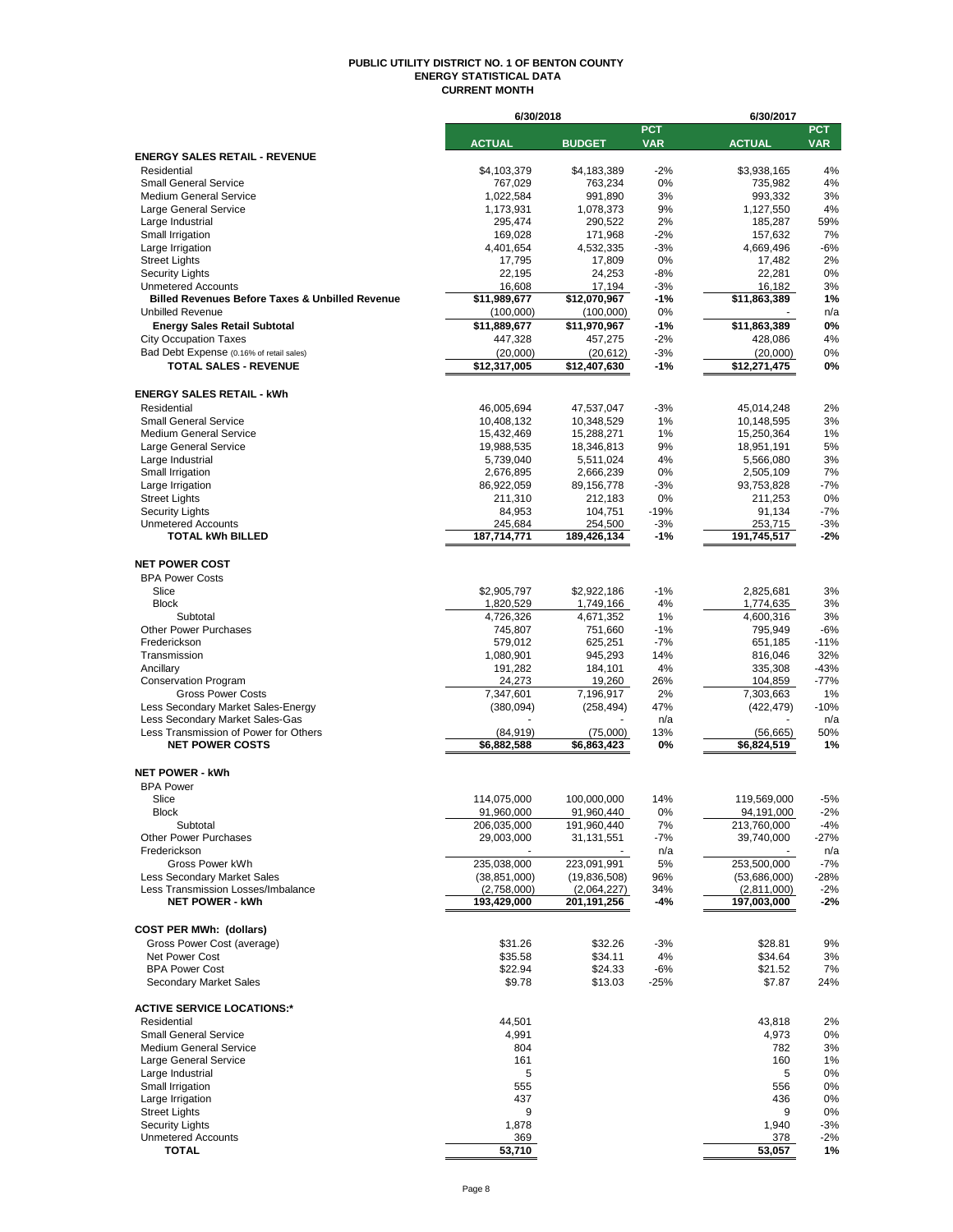#### **PUBLIC UTILITY DISTRICT NO. 1 OF BENTON COUNTY ENERGY STATISTICAL DATA YEAR TO DATE**

|                                                            | 6/30/2018                 |                      |                 | 6/30/2017                 |                  |  |
|------------------------------------------------------------|---------------------------|----------------------|-----------------|---------------------------|------------------|--|
|                                                            |                           |                      | <b>PCT</b>      |                           | <b>PCT</b>       |  |
|                                                            | <b>ACTUAL</b>             | <b>BUDGET</b>        | <b>VAR</b>      | <b>ACTUAL</b>             | <b>VAR</b>       |  |
| <b>ENERGY SALES RETAIL - REVENUE</b><br>Residential        | 30,816,983                | \$30,875,296         | 0%              | 34,185,222                | $-10%$           |  |
| <b>Small General Service</b>                               | 4,516,712                 | 4,457,366            | 1%              | 4,676,429                 | $-3%$            |  |
| <b>Medium General Service</b>                              | 6,175,443                 | 6,070,201            | 2%              | 6,279,793                 | $-2%$            |  |
| Large General Service                                      | 7,040,508                 | 6,334,293            | 11%             | 6,791,083                 | 4%               |  |
| Large Industrial                                           | 1,675,737                 | 1,699,397            | $-1%$           | 1,657,180                 | 1%               |  |
| Small Irrigation                                           | 414,488                   | 478,026              | $-13%$          | 339,854                   | 22%              |  |
| Large Irrigation                                           | 10,415,693                | 11,227,601           | $-7%$           | 8,878,511                 | 17%              |  |
| <b>Street Lights</b>                                       | 106,769                   | 106,853              | 0%              | 104,889                   | 2%               |  |
| <b>Security Lights</b><br><b>Unmetered Accounts</b>        | 134,122<br>99,541         | 145,519<br>103,114   | $-8%$<br>$-3%$  | 133,706<br>97,092         | 0%<br>3%         |  |
| <b>Billed Revenues Before Taxes &amp; Unbilled Revenue</b> | \$61,395,996              | 61,497,667           | 0%              | \$63,143,759              | $-3%$            |  |
| <b>Unbilled Revenue</b>                                    | (1,700,000)               | (1,700,000)          | 0%              | (2,400,000)               | $-29%$           |  |
| <b>Energy Sales Retail Subtotal</b>                        | \$59,695,996              | 59,797,667           | 0%              | \$60,743,759              | $-2%$            |  |
| <b>City Occupation Taxes</b>                               | 3,008,466                 | 2,988,438            | 1%              | 3,198,452                 | $-6%$            |  |
| Bad Debt Expense (0.16% of retail sales)                   | (105,000)                 | (115, 621)           | -9%             | (110,000)                 | $-5%$            |  |
| <b>TOTAL SALES - REVENUE</b>                               | \$62,599,462              | 62,670,484           | 0%              | \$63,832,211              | $-2%$            |  |
|                                                            |                           |                      |                 |                           |                  |  |
| <b>ENERGY SALES RETAIL - kWh</b>                           |                           |                      |                 |                           |                  |  |
| Residential                                                | 363,855,027               | 364,040,360          | 0%              | 420,558,977               | $-13%$           |  |
| <b>Small General Service</b>                               | 61,296,929                | 60,213,739           | 2%              | 65,116,753                | $-6%$            |  |
| <b>Medium General Service</b>                              | 87,458,306                | 87,921,159           | $-1%$           | 91,021,729                | $-4%$            |  |
| Large General Service                                      | 112,428,561               | 101,574,725          | 11%             | 109,318,945               | 3%               |  |
| Large Industrial                                           | 31,942,440                | 32,329,765           | $-1%$           | 32,260,150                | $-1%$            |  |
| Small Irrigation                                           | 5,936,607                 | 6,874,226            | $-14%$          | 4,919,204                 | 21%              |  |
| Large Irrigation                                           | 185,959,059               | 207,302,014          | $-10%$          | 167,642,650               | 11%              |  |
| <b>Street Lights</b><br><b>Security Lights</b>             | 1,267,656<br>526,282      | 1,296,402<br>645,332 | $-2%$<br>$-18%$ | 1,267,614                 | 0%<br>$-7%$      |  |
| <b>Unmetered Accounts</b>                                  | 1,499,659                 | 1,526,260            | $-2%$           | 567,636<br>1,522,690      | $-2%$            |  |
| <b>TOTAL kWh BILLED</b>                                    | 852,170,526               | 863,723,981          | -1%             | 894,196,348               | $-5%$            |  |
|                                                            |                           |                      |                 |                           |                  |  |
| <b>NET POWER COST</b>                                      |                           |                      |                 |                           |                  |  |
| <b>BPA Power Costs</b>                                     |                           |                      |                 |                           |                  |  |
| Slice                                                      | \$17,434,782              | \$17,533,115         | $-1%$           | \$16,954,086              | 3%               |  |
| <b>Block</b>                                               | 13,104,542                | 12,954,387           | 1%              | 12,554,575                | 4%               |  |
| Subtotal                                                   | \$30,539,324              | \$30,487,502         | 0%              | \$29,508,661              | 3%               |  |
| <b>Other Power Purchases</b>                               | 4,114,952                 | 4,478,078            | $-8%$           | 4,540,122                 | $-9%$            |  |
| Frederickson                                               | 4,199,255                 | 3,754,495            | 12%             | 5,279,038                 | $-20%$           |  |
| Transmission                                               | 5,655,766                 | 5,463,003            | 4%              | 4,664,085                 | 21%              |  |
| Ancillary<br><b>Conservation Program</b>                   | 1,147,788<br>88,185       | 1,128,025<br>437,679 | 2%<br>$-80%$    | 1,927,245<br>262,106      | $-40%$<br>$-66%$ |  |
| <b>Gross Power Costs</b>                                   | \$45,745,270              | \$45,748,782         | 0%              | \$46,181,257              | $-1%$            |  |
| Less Secondary Market Sales-Energy                         | (6,754,587)               | (5, 162, 435)        | 31%             | (6, 170, 556)             | 9%               |  |
| Less Secondary Market Sales-Gas                            | (40, 610)                 |                      | n/a             | (534, 481)                | $-92%$           |  |
| Less Transmission of Power for Others                      | (746, 649)                | (450,000)            | 66%             | (625, 483)                | 19%              |  |
| <b>NET POWER COSTS</b>                                     | \$38,203,424              | \$40,136,347         | -5%             | \$38,850,737              | $-2%$            |  |
|                                                            |                           |                      |                 |                           |                  |  |
| <b>NET POWER - kWh</b>                                     |                           |                      |                 |                           |                  |  |
| <b>BPA Power</b>                                           |                           |                      |                 |                           |                  |  |
| Slice                                                      | 688,829,000               | 558.535.359          | 23%             | 690,429,000               | 0%               |  |
| <b>Block</b>                                               | 428,552,000               | 428,553,507          | 0%              | 439,462,000               | $-2%$            |  |
| Subtotal                                                   | 1,117,381,000             | 987.088.866          | 13%             | 1,129,891,000             | $-1%$            |  |
| Other Power Purchases<br>Frederickson                      | 121,986,000<br>14,400,000 | 151, 138, 243        | $-19%$<br>n/a   | 121,411,000<br>32,400,000 | 0%<br>-56%       |  |
| Gross Power kWh                                            | 1,253,767,000             | 1,138,227,109        | 10%             | 1,283,702,000             | $-2%$            |  |
| Less Secondary Market Sales                                | (380, 249, 000)           | (252, 629, 833)      | 51%             | (368, 918, 000)           | 3%               |  |
| Less Transmission Losses/Imbalance                         | (17,534,000)              | (14, 223, 829)       | 23%             | (17,708,000)              | $-1%$            |  |
| <b>NET POWER - kWh</b>                                     | 855,984,000               | 871,373,447          | $-2%$           | 897,076,000               | -5%              |  |
|                                                            |                           |                      |                 |                           |                  |  |
| <b>COST PER MWh: (dollars)</b>                             |                           |                      |                 |                           |                  |  |
| Gross Power Cost (average)                                 | \$36.49                   | \$40.19              | $-9%$           | \$35.98                   | 1%               |  |
| Net Power Cost                                             | \$44.63                   | \$46.06              | $-3%$           | \$43.31                   | 3%               |  |
| <b>BPA Power Cost</b>                                      | \$27.33                   | \$30.89              | $-12%$          | \$26.12                   | 5%               |  |
| Secondary Market Sales                                     | \$17.76                   | \$18.28              | $-3%$           | \$16.73                   | 6%               |  |
|                                                            |                           |                      |                 |                           |                  |  |
| <b>AVERAGE ACTIVE SERVICE LOCATIONS:*</b><br>Residential   | 44.343                    |                      |                 | 43.717                    | 1%               |  |
| <b>Small General Service</b>                               | 4,956                     |                      |                 | 4,960                     | 0%               |  |
| <b>Medium General Service</b>                              | 796                       |                      |                 | 780                       | 2%               |  |
| Large General Service                                      | 161                       |                      |                 | 160                       | 1%               |  |
| Large Industrial                                           | 5                         |                      |                 | 5                         | 0%               |  |
| Small Irrigation                                           | 545                       |                      |                 | 556                       | $-2%$            |  |
| Large Irrigation                                           | 436                       |                      |                 | 427                       | 2%               |  |
| <b>Street Lights</b>                                       | 9                         |                      |                 | 9                         | 0%               |  |
| <b>Security Lights</b>                                     | 1,903                     |                      |                 | 1,951                     | $-2%$            |  |
| <b>Unmetered Accounts</b>                                  | 375                       |                      |                 | 378                       | $-1%$            |  |
| <b>TOTAL</b>                                               | 53,529                    |                      |                 | 52,943                    | 1%               |  |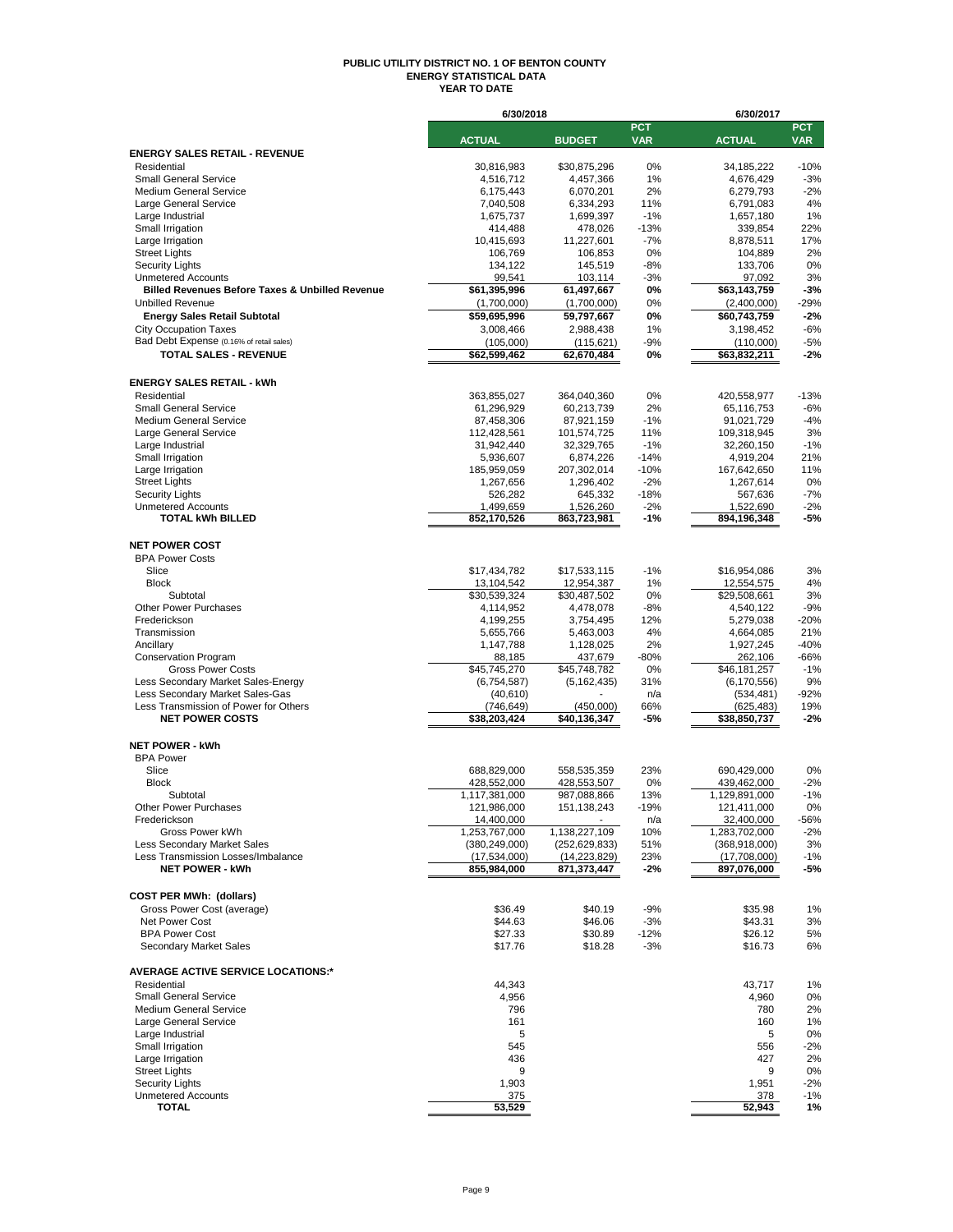#### **PUBLIC UTILITY DISTRICT NO. 1 OF BENTON COUNTY KWH SALES MONTHLY ACTIVITY**

|                                      | January                  | February                 | March                    | April                    | May                      | June                     | July                     | August                   | September                | October                  | November                 | December                 | Total                      |
|--------------------------------------|--------------------------|--------------------------|--------------------------|--------------------------|--------------------------|--------------------------|--------------------------|--------------------------|--------------------------|--------------------------|--------------------------|--------------------------|----------------------------|
|                                      |                          |                          |                          |                          |                          |                          |                          |                          |                          |                          |                          |                          |                            |
| Residential                          |                          |                          |                          |                          |                          |                          |                          |                          |                          |                          |                          |                          |                            |
| 2014<br>2015                         | 90,995,045               | 86,856,866               | 61,276,449               | 46,126,349               | 38,751,097               | 43,347,010               | 51,878,664               | 62,101,272<br>58,699,674 | 49,381,509               | 38,520,801               | 51,127,327               | 76,441,442               | 696,803,831                |
| 2016                                 | 81,753,251<br>89,934,474 | 70,842,807<br>72,255,049 | 51,195,817<br>53,460,881 | 43,964,172<br>45,886,799 | 38,845,198<br>38,721,341 | 48,995,659<br>44,464,304 | 62,750,008<br>49,566,548 | 57,564,364               | 48,136,350<br>49,472,576 | 37,850,154<br>38,810,551 | 46,905,821<br>46,586,644 | 75,565,855<br>75,018,157 | 665,504,766<br>661,741,688 |
| 2017                                 | 114,089,923              | 97,473,618               | 72,629,078               | 50,897,608               | 40,454,502               | 45,014,248               | 55,425,631               | 62,752,408               | 53,038,585               | 40,359,813               | 54,793,496               | 72,704,997               | 759,633,907                |
| 2018                                 | 90,521,667               | 69,963,306               | 64,197,600               | 51,994,462               | 41,172,298               | 46,005,694               |                          |                          |                          |                          |                          |                          | 363,855,027                |
|                                      |                          |                          |                          |                          |                          |                          |                          |                          |                          |                          |                          |                          |                            |
| <b>Small General Service</b><br>2014 | 12,002,884               | 11,773,687               | 9,247,968                | 8,838,271                | 8,960,528                | 10,069,805               | 10,898,332               | 12,390,218               | 11,106,946               | 9,214,420                | 9,056,203                | 10,725,578               | 124,284,840                |
| 2015                                 | 11,273,647               | 10,444,066               | 8,399,963                | 8,630,563                | 9,005,788                | 10,616,996               | 12,060,700               | 11,955,370               | 10,809,845               | 9,065,197                | 8,719,747                | 10,515,898               | 121,497,780                |
| 2016                                 | 11,865,345               | 10,615,824               | 8,804,253                | 9,093,517                | 9,217,514                | 10,063,717               | 10,760,436               | 11,863,201               | 10,839,759               | 9,285,276                | 8,652,183                | 10,807,220               | 121,868,245                |
| 2017                                 | 13,896,042               | 12,326,759               | 11,375,219               | 8,459,581                | 8,910,557                | 10,148,595               | 11,421,880               | 12,037,978               | 11,357,363               | 9,027,734                | 9,272,759                | 10,819,539               | 129,054,006                |
| 2018                                 | 12,129,652               | 10,600,544               | 9,492,590                | 9,262,432                | 9,403,579                | 10,408,132               |                          |                          |                          |                          |                          |                          | 61,296,929                 |
| <b>Medium General Service</b>        |                          |                          |                          |                          |                          |                          |                          |                          |                          |                          |                          |                          |                            |
| 2014                                 | 16,255,765               | 16,174,267               | 13,320,761               | 13,438,288               | 13,403,247               | 14,808,800               | 15,526,971               | 17,145,841               | 15,985,439               | 15,533,136               | 14,950,232               | 15,501,055               | 182,043,802                |
| 2015                                 | 15,719,991               | 15,058,182               | 13,124,396               | 13,611,242               | 14,078,883               | 15,970,931               | 16,957,563               | 16,576,440               | 15,990,572               | 15,576,154               | 14,732,964               | 15,213,004               | 182,610,322                |
| 2016                                 | 16,032,684               | 15,129,401               | 12,982,308               | 13,939,681               | 13,879,726               | 14,686,797               | 15,578,700               | 16,516,307               | 16,093,629               | 15,538,491               | 14,711,127               | 15,377,852               | 180,466,703                |
| 2017                                 | 17,170,328               | 15,406,899               | 15,083,130               | 13,953,993               | 14,157,015               | 15,250,364               | 15,663,861               | 17,906,763               | 16,509,954               | 14,751,484               | 15,037,120               | 15,264,344               | 186,155,255                |
| 2018                                 | 16,103,016               | 14,412,773               | 13,220,177               | 13,836,653               | 14,453,218               | 15,432,469               |                          |                          |                          |                          |                          |                          | 87,458,306                 |
| <b>Large General Service</b>         |                          |                          |                          |                          |                          |                          |                          |                          |                          |                          |                          |                          |                            |
| 2014                                 | 18,043,140               | 18,004,500               | 16,529,440               | 16,641,080               | 17,175,060               | 18,408,820               | 19,689,940               | 21,264,420               | 21,006,340               | 21,502,220               | 19,841,340               | 18,573,000               | 226,679,300                |
| 2015                                 | 17,888,911               | 17,212,717               | 16,213,065               | 17,278,183               | 17,939,803               | 19,595,384               | 20,935,183               | 20,741,663               | 21,305,140               | 20,558,020               | 18,687,460               | 17,819,400               | 226,174,929                |
| 2016                                 | 18,188,600               | 17,545,840               | 16,492,120               | 17,360,382               | 17,583,712               | 18,140,663               | 18,545,919               | 20,497,271               | 19,923,658               | 21,179,801               | 19,314,538               | 18,495,415               | 223,267,919                |
| 2017                                 | 18,624,018               | 17,299,889               | 18,510,883               | 17,691,033               | 18,241,931               | 18,951,191               | 20,511,714               | 21,497,993               | 20,970,960               | 20,501,084               | 19,370,204               | 18,503,509               | 230,674,409                |
| 2018                                 | 19,110,860               | 18,344,671               | 17,025,842               | 18,279,971               | 19,678,682               | 19,988,535               |                          |                          |                          |                          |                          |                          | 112,428,561                |
| Large Industrial                     |                          |                          |                          |                          |                          |                          |                          |                          |                          |                          |                          |                          |                            |
| 2014                                 | 6,203,055                | 5,695,020                | 6,141,110                | 5,917,690                | 6,227,320                | 6,005,800                | 6,111,425                | 6,258,875                | 5,080,145                | 6,181,005                | 6,125,825                | 5,922,215                | 71,869,485                 |
| 2015                                 | 5,597,495                | 5,394,485                | 5,337,365                | 5,784,330                | 5,632,340                | 5,678,570                | 4,981,620                | 6,171,695                | 5,623,820                | 5,598,540                | 5,408,760                | 5,732,865                | 66,941,885                 |
| 2016                                 | 5,743,306                | 5,306,745                | 5,715,980                | 5,547,175                | 4,192,375                | 5,666,470                | 5,704,840                | 5,908,980                | 4,427,850                | 5,998,320                | 5,625,690                | 4,774,520                | 64,612,251                 |
| 2017                                 | 5,118,880                | 5,319,830                | 5,953,160                | 5,959,920                | 4,342,280                | 5,566,080                | 5,565,400                | 6,072,640                | 5,753,440                | 5,962,760                | 5,314,800                | 6,154,920                | 67,084,110                 |
| 2018                                 | 5,995,840                | 5,158,240                | 5,695,840                | 5,195,640                | 4,157,840                | 5,739,040                |                          |                          |                          |                          |                          |                          | 31,942,440                 |
| <b>Small Irrigation</b>              |                          |                          |                          |                          |                          |                          |                          |                          |                          |                          |                          |                          |                            |
| 2014                                 |                          |                          | 566,022                  | 1,370,794                | 2,487,573                | 2,926,545                | 3,475,842                | 2,988,591                | 2,248,398                | 1,145,157                | (52)                     |                          | 17,208,870                 |
| 2015                                 |                          | 9                        | 648,290                  | 1,481,286                | 2,159,616                | 2,668,782                | 3,213,086                | 3,002,663                | 2,075,784                | 1,172,302                | 2,846                    |                          | 16,424,664                 |
| 2016                                 | 20                       | 181                      | 469,477                  | 1,607,439                | 2,203,347                | 2,637,887                | 2,835,670                | 2,948,608                | 2,005,457                | 889,198                  |                          | $\overline{4}$           | 15,597,288                 |
| 2017                                 | (4)                      |                          | 277,710                  | 434,783                  | 1,701,606                | 2,505,109                | 3,147,673                | 2,781,753                | 1,809,769                | 928,403                  | 123,750                  | 43,802                   | 13,754,354                 |
| 2018                                 | 50,526                   | 32,983                   | 143,892                  | 846,581                  | 2,185,730                | 2,676,895                |                          |                          |                          |                          |                          |                          | 5,936,607                  |
| Large Irrigation                     |                          |                          |                          |                          |                          |                          |                          |                          |                          |                          |                          |                          |                            |
| 2014                                 | 247,328                  | 266,769                  | 11,959,400               | 40,053,677               | 68,929,139               | 94,789,557               | 102,773,871              | 67,085,339               | 38,117,908               | 27,773,132               | 3,179,515                | 258,931                  | 455,434,566                |
| 2015                                 | 214,532                  | 210,554                  | 14,636,633               | 39,362,242               | 61,259,905               | 103,842,869              | 98,850,190               | 67,471,445               | 37,832,472               | 24,467,386               | 3,414,781                | 214,109                  | 451,777,118                |
| 2016                                 | 221,312                  | 379,179                  | 9,247,984                | 45,291,455               | 66,290,382               | 88,901,499               | 88,434,390               | 70,085,659               | 33,735,656               | 14,740,237               | 2,022,639                | 238,007                  | 419,588,399                |
| 2017                                 | 200,892                  | 229,629                  | 1,485,633                | 17,886,279               | 54,086,389               | 93,753,828               | 103,188,520              | 70,975,001               | 29,243,746               | 18,136,316               | 2,582,791                | 281,800                  | 392,050,824                |
| 2018                                 | 233,165                  | 494,143                  | 10,909,657               | 22,783,855               | 64,616,180               | 86,922,059               |                          |                          |                          |                          |                          |                          | 185,959,059                |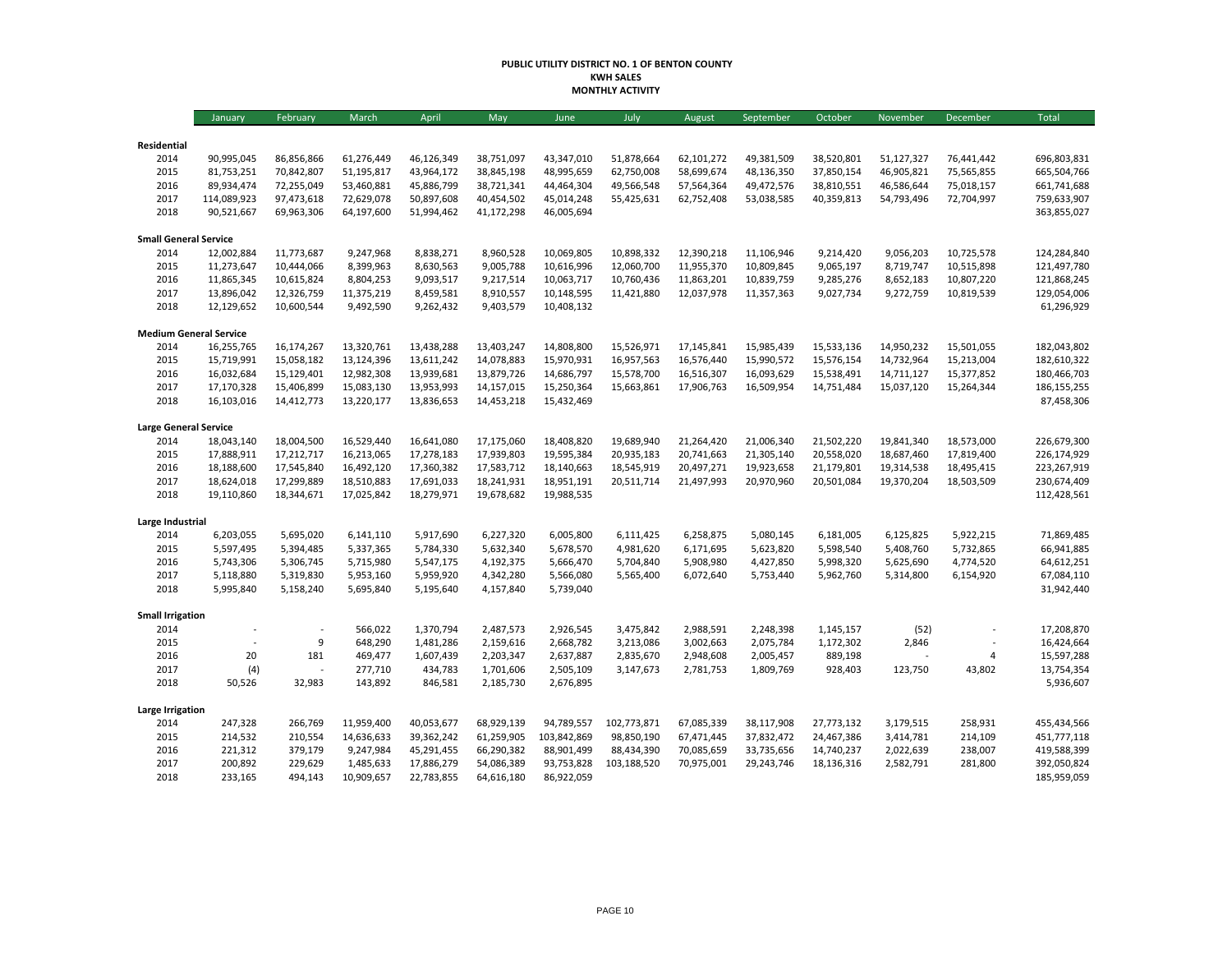#### **PUBLIC UTILITY DISTRICT NO. 1 OF BENTON COUNTY KWH SALES MONTHLY ACTIVITY**

|                        | January     | February    | <b>March</b> | April       | May         | June        | July        | August      | September   | October     | November    | December    | <b>Total</b>  |
|------------------------|-------------|-------------|--------------|-------------|-------------|-------------|-------------|-------------|-------------|-------------|-------------|-------------|---------------|
|                        |             |             |              |             |             |             |             |             |             |             |             |             |               |
| <b>Street Lights</b>   |             |             |              |             |             |             |             |             |             |             |             |             |               |
| 2014                   | 229,425     | 229,425     | 229,515      | 229,515     | 225,070     | 224,939     | 225,064     | 225,640     | 225,514     | 225,514     | 225,298     | 225,586     | 2,720,505     |
| 2015                   | 225,624     | 225,624     | 225,624      | 225,672     | 225,672     | 225,672     | 224,880     | 224,880     | 224,928     | 225,024     | 225,024     | 225,024     | 2,703,648     |
| 2016                   | 225,024     | 224,878     | 224,878      | 224,494     | 211,235     | 211,187     | 211,187     | 211,187     | 211,187     | 211,187     | 211,349     | 211,349     | 2,589,142     |
| 2017                   | 211,349     | 211,253     | 211,253      | 211,253     | 211,253     | 211,253     | 211,253     | 211,253     | 211,253     | 211,238     | 211,125     | 211,046     | 2,534,782     |
| 2018                   | 211,046     | 211,337     | 211,343      | 211,310     | 211,310     | 211,310     |             |             |             |             |             |             | 1,267,656     |
| <b>Security Lights</b> |             |             |              |             |             |             |             |             |             |             |             |             |               |
| 2014                   | 103,678     | 103,678     | 103,420      | 103,377     | 103,334     | 103,248     | 103,476     | 114,623     | 114,494     | 114.494     | 114,444     | 114,430     | 1,296,696     |
| 2015                   | 114,451     | 114,408     | 114,073      | 113,696     | 113,531     | 113,488     | 113,488     | 113,445     | 113,402     | 113,359     | 113,359     | 113,309     | 1,364,009     |
| 2016                   | 113,273     | 113,196     | 113,239      | 113,180     | 101,382     | 101,425     | 101,382     | 101,409     | 101,366     | 101,194     | 101,108     | 101,108     | 1,263,262     |
| 2017                   | 100,963     | 100,920     | 91,650       | 91,545      | 91,424      | 91,134      | 90,782      | 90,860      | 90,850      | 90,827      | 90,504      | 90,659      | 1,112,118     |
| 2018                   | 85,112      | 90,490      | 90,144       | 89,927      | 85,656      | 84,953      |             |             |             |             |             |             | 526,282       |
| Unmetered              |             |             |              |             |             |             |             |             |             |             |             |             |               |
| 2014                   | 247,686     | 247,516     | 247,516      | 247,516     | 248,246     | 248,246     | 248,246     | 249,106     | 249,106     | 249,106     | 249,106     | 249,106     | 2,980,502     |
| 2015                   | 249,106     | 249,106     | 249,106      | 248,919     | 248,919     | 248,919     | 248,919     | 254,930     | 254,845     | 255,749     | 257,045     | 257,045     | 3,022,608     |
| 2016                   | 257,045     | 257,045     | 257,045      | 257,045     | 257,045     | 257,045     | 258,341     | 259,637     | 259,637     | 254,365     | 254,365     | 254,365     | 3,082,980     |
| 2017                   | 253,915     | 253,915     | 253,715      | 253,715     | 253,715     | 253,715     | 253,715     | 253,715     | 253,715     | 253,715     | 253,926     | 252,929     | 3,044,405     |
| 2018                   | 242,804     | 254,823     | 255,332      | 255,332     | 245,684     | 245,684     |             |             |             |             |             |             | 1,499,659     |
| Total                  |             |             |              |             |             |             |             |             |             |             |             |             |               |
| 2014                   | 144,328,006 | 139,351,728 | 119,621,601  | 132,966,557 | 156,510,614 | 190,932,770 | 210,931,831 | 189.823.925 | 143,515,799 | 120,458,985 | 104,869,238 | 128,011,343 | 1,781,322,397 |
| 2015                   | 133,037,008 | 119,751,958 | 110.144.332  | 130,700,305 | 149,509,655 | 207,957,270 | 220,335,637 | 185,212,205 | 142.367.158 | 114,881,885 | 98,467,807  | 125,656,509 | 1,738,021,729 |
| 2016                   | 142,581,083 | 121,827,338 | 107,768,165  | 139,321,167 | 152,658,059 | 185,130,994 | 191,997,413 | 185,956,623 | 137,070,775 | 107,008,620 | 97,479,643  | 125,277,997 | 1,694,077,877 |
| 2017                   | 169,666,306 | 148,622,712 | 125,871,431  | 115,839,710 | 142,450,672 | 191,745,517 | 215,480,429 | 194,580,364 | 139,239,635 | 110,223,374 | 107,050,475 | 124,327,545 | 1,785,098,170 |
| 2018                   | 144,683,688 | 119,563,310 | 121,242,417  | 122,756,163 | 156,210,177 | 187,714,771 |             |             |             |             |             |             | 852,170,526   |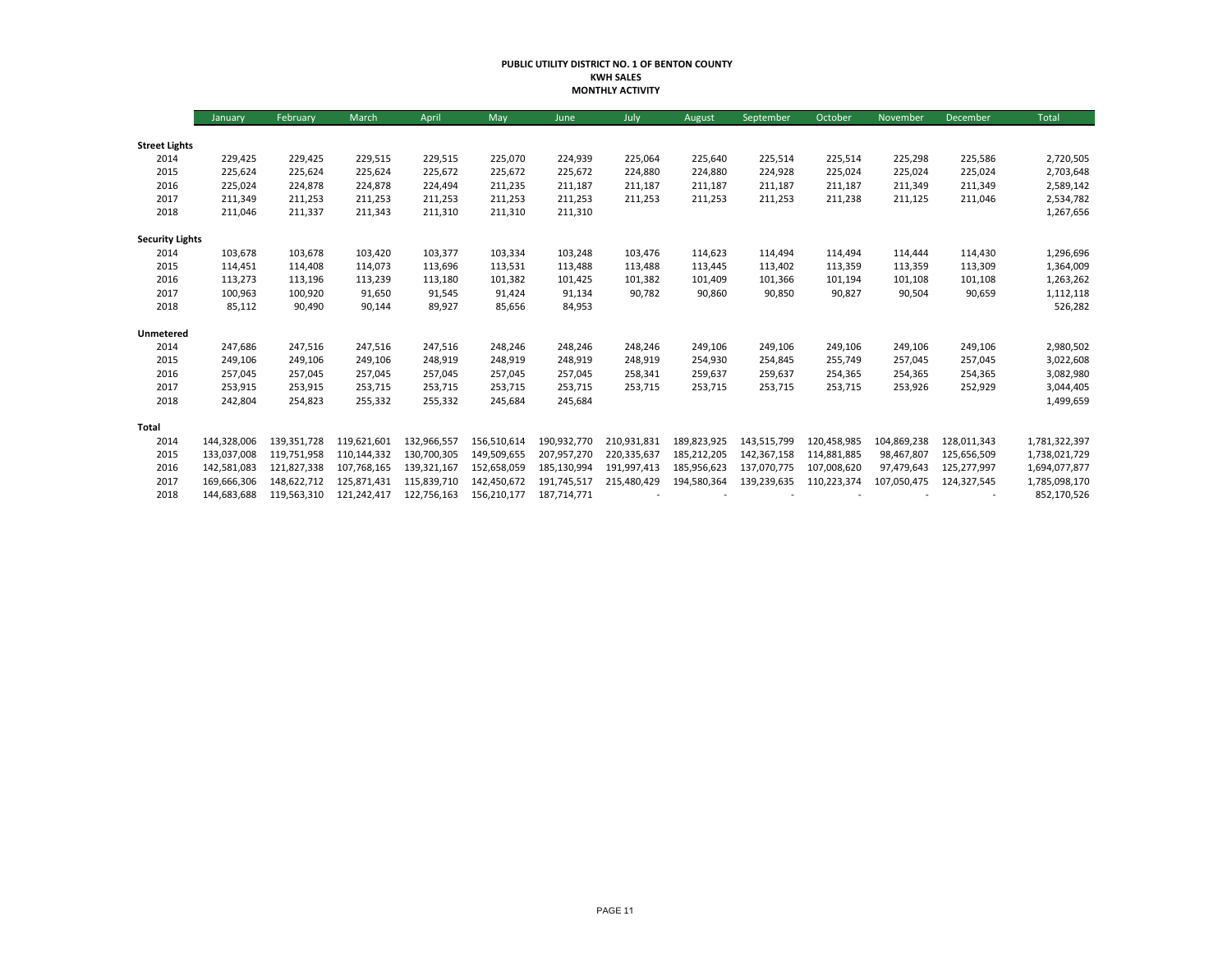## **PUBLIC UTILITY DISTRICT NO. 1 OF BENTON COUNTY CAPITAL ADDITIONS AND RETIREMENTS CURRENT MONTH**

|                                                                      | <b>BALANCE</b>           |                                            |                    | <b>BALANCE</b>           |
|----------------------------------------------------------------------|--------------------------|--------------------------------------------|--------------------|--------------------------|
|                                                                      | 5/31/2018                | <b>ADDITIONS</b>                           | <b>RETIREMENTS</b> | 6/30/2018                |
|                                                                      |                          |                                            |                    |                          |
| <b>INTANGIBLE PLANT:</b>                                             |                          |                                            |                    |                          |
| Organizations                                                        | \$28,379                 | \$0                                        | \$0                | \$28,379                 |
| <b>Franchises &amp; Consents</b><br>Miscellaneous & Intangible Plant | 10,022<br>29,078         | $\blacksquare$                             | $\sim$             | 10,022<br>29,078         |
| <b>TOTAL</b>                                                         | \$67,479                 |                                            |                    | 67,479                   |
|                                                                      |                          |                                            |                    |                          |
| <b>GENERATION PLANT:</b>                                             |                          |                                            |                    |                          |
| Land & Land Rights                                                   |                          |                                            |                    |                          |
| Structures & Improvements                                            | 1,141,911                |                                            |                    | 1,141,911                |
| Fuel Holders & Accessories                                           |                          |                                            |                    |                          |
| <b>Other Electric Generation</b>                                     | 770,459                  |                                            |                    | 770,459                  |
| <b>Accessory Electric Equipment</b>                                  |                          |                                            |                    |                          |
| Miscellaneous Power Plant Equipment<br><b>TOTAL</b>                  | 1,912,370                | $\overline{\phantom{a}}$<br>$\blacksquare$ |                    | 1,912,370                |
|                                                                      |                          |                                            |                    |                          |
| <b>TRANSMISSION PLANT:</b>                                           |                          |                                            |                    |                          |
| Land & Land Rights                                                   | 156,400                  |                                            |                    | 156,400                  |
| Clearing Land & Right Of Ways                                        | 25,544                   |                                            |                    | 25,544                   |
| <b>Transmission Station Equipment</b>                                | 832,047                  |                                            |                    | 832,047                  |
| <b>Towers &amp; Fixtures</b>                                         | 256,175                  |                                            |                    | 256,175                  |
| Poles & Fixtures                                                     | 4,998,452                |                                            |                    | 4,998,452                |
| Overhead Conductor & Devices                                         | 3,983,213                | $\blacksquare$                             |                    | 3,983,213                |
| <b>TOTAL</b>                                                         | 10,251,831               |                                            |                    | 10,251,831               |
|                                                                      |                          |                                            |                    |                          |
| <b>DISTRIBUTION PLANT:</b>                                           |                          |                                            |                    |                          |
| Land & Land Rights                                                   | 1,736,326                | 1,195                                      |                    | 1,737,521                |
| Structures & Improvements                                            | 295,502                  |                                            |                    | 295,502                  |
| <b>Station Equipment</b>                                             | 40,069,507               |                                            |                    | 40,069,507               |
| Poles, Towers & Fixtures                                             | 20,836,710               | 74,537                                     | (14, 568)          | 20,896,679               |
| Overhead Conductor & Devices                                         | 13,454,038               | 44,845                                     | (22, 674)          | 13,476,209               |
| <b>Underground Conduit</b><br>Underground Conductor & Devices        | 36,244,534<br>47,217,425 | 204,548<br>243,107                         | (23, 357)          | 36,449,082<br>47,437,175 |
| Line Transformers                                                    | 31,199,221               | 12,284                                     | (41, 469)          | 31,170,036               |
| Services-Overhead                                                    | 2,865,013                | 6,416                                      |                    | 2,871,429                |
| Services-Underground                                                 | 20,165,995               | 74,293                                     |                    | 20,240,288               |
| <b>Meters</b>                                                        | 10,071,549               | 3,027                                      |                    | 10,074,576               |
| Security Lighting                                                    | 864,433                  | 458                                        | (298)              | 864,593                  |
| <b>Street Lighting</b>                                               | 762,993                  |                                            |                    | 762,993                  |
| <b>SCADA System</b>                                                  | 2,445,152                |                                            |                    | 2,445,152                |
| <b>TOTAL</b>                                                         | 228,228,398              | 664,710                                    | (102, 366)         | 228,790,742              |
|                                                                      |                          |                                            |                    |                          |
| <b>GENERAL PLANT:</b>                                                |                          |                                            |                    |                          |
| Land & Land Rights                                                   | 1,130,759                |                                            |                    | 1,130,759                |
| Structures & Improvements                                            | 18,522,269               |                                            |                    | 18,522,269               |
| Information Systems & Technology                                     | 9,139,949                | 126,923                                    | (97, 333)          | 9,169,539                |
| <b>Transportation Equipment</b>                                      | 7,804,912                |                                            |                    | 7,804,912                |
| <b>Stores Equipment</b>                                              | 54,108<br>487,239        |                                            |                    | 54,108<br>487,239        |
| Tools, Shop & Garage Equipment<br>Laboratory Equipment               | 489,135                  |                                            |                    | 489,135                  |
| <b>Communication Equipment</b>                                       | 2,484,979                | 9,235                                      |                    | 2,494,214                |
| <b>Broadband Equipment</b>                                           | 20,917,142               | 195,954                                    |                    | 21,113,096               |
| Miscellaneous Equipment                                              | 1,141,835                |                                            |                    | 1,141,835                |
| <b>Other Capitalized Costs</b>                                       | 11,900,762               | 12,994                                     |                    | 11,913,756               |
| <b>TOTAL</b>                                                         | 74,073,089               | 345,106                                    | (97, 333)          | 74,320,862               |
|                                                                      |                          |                                            |                    |                          |
| TOTAL ELECTRIC PLANT ACCOUNTS                                        | 314,533,167              | 1,009,816                                  | (199, 699)         | 315,343,284              |
| <b>PLANT HELD FOR FUTURE USE</b>                                     | 388,589                  |                                            |                    | 388,589                  |
|                                                                      |                          |                                            |                    |                          |
| <b>CONSTRUCTION WORK IN PROGRESS</b>                                 | 4,409,378                | 7,692                                      |                    | 4,417,070                |
| <b>TOTAL CAPITAL</b>                                                 | 319,331,134              | 1,017,508                                  | ( \$199, 699)      | \$320,148,943            |
|                                                                      |                          | \$1,577,511                                | <b>Budget</b>      |                          |

 $\overline{\phantom{a}}$ PAGE 12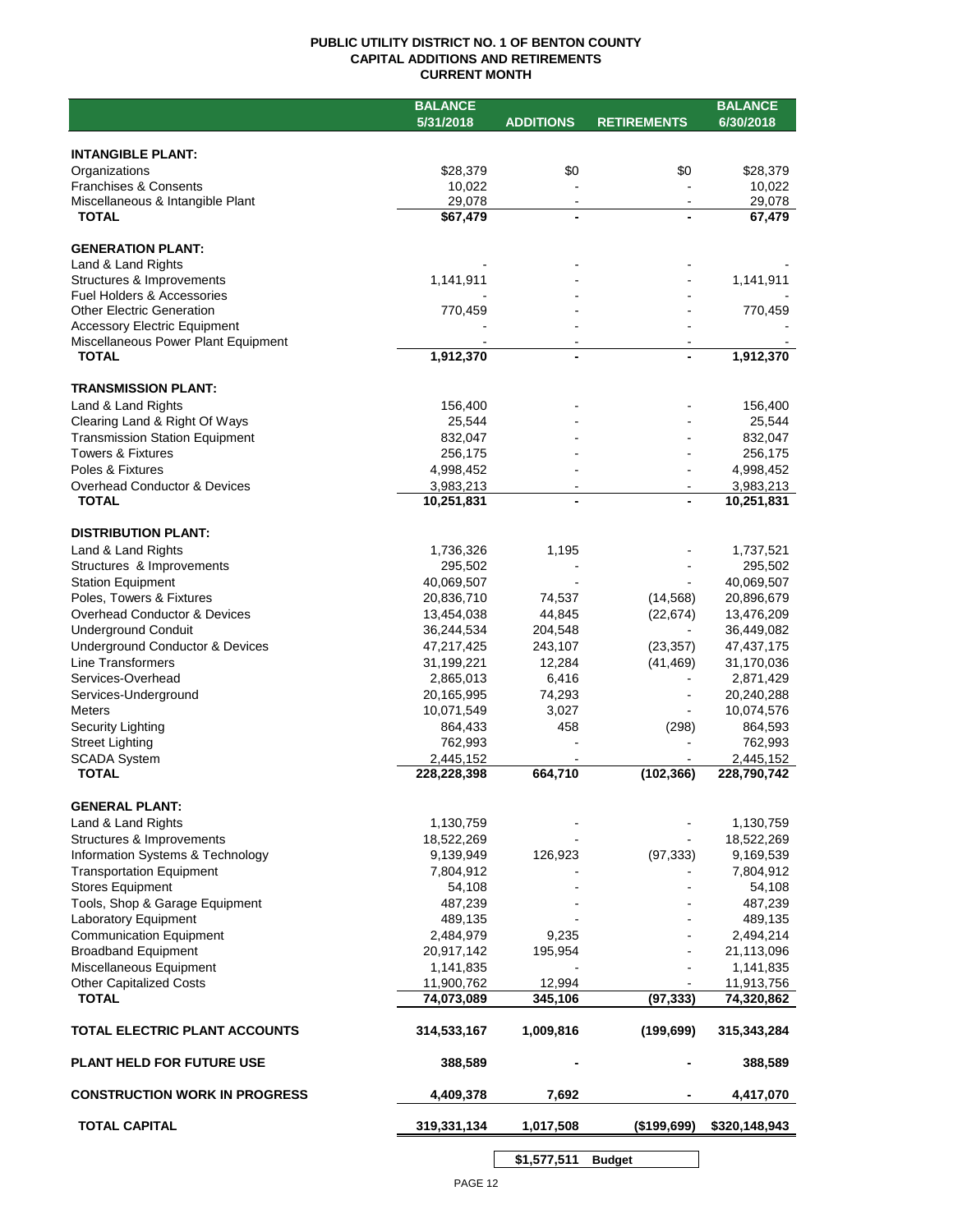## **PUBLIC UTILITY DISTRICT NO. 1 OF BENTON COUNTY CAPITAL ADDITIONS AND RETIREMENTS YEAR TO DATE**

|                                       | <b>BALANCE</b> |                  |                    | <b>BALANCE</b> |
|---------------------------------------|----------------|------------------|--------------------|----------------|
|                                       | 12/31/2017     | <b>ADDITIONS</b> | <b>RETIREMENTS</b> | 6/30/2018      |
|                                       |                |                  |                    |                |
| <b>INTANGIBLE PLANT:</b>              |                |                  |                    |                |
| Organizations                         | \$28,379       | \$0              | \$0                | \$28,379       |
| <b>Franchises &amp; Consents</b>      | 10,022         |                  |                    | 10,022         |
| Miscellaneous & Intangible Plant      | 29,078         | $\blacksquare$   |                    | 29,078         |
| <b>TOTAL</b>                          | \$67,479       | $\blacksquare$   |                    | 67,479         |
|                                       |                |                  |                    |                |
| <b>GENERATION PLANT:</b>              |                |                  |                    |                |
| Land & Land Rights                    |                |                  |                    |                |
| Structures & Improvements             | 1,141,911      |                  |                    | 1,141,911      |
| <b>Fuel Holders &amp; Accessories</b> |                |                  |                    |                |
| <b>Other Electric Generation</b>      | 770,459        |                  |                    | 770,459        |
| <b>Accessory Electric Equipment</b>   |                |                  |                    |                |
| Miscellaneous Power Plant Equipment   |                |                  |                    |                |
| <b>TOTAL</b>                          | 1,912,370      | $\blacksquare$   |                    | 1,912,370      |
|                                       |                |                  |                    |                |
| <b>TRANSMISSION PLANT:</b>            |                |                  |                    |                |
| Land & Land Rights                    | 156,400        |                  |                    | 156,400        |
| Clearing Land & Right Of Ways         | 25,544         |                  |                    | 25,544         |
| <b>Transmission Station Equipment</b> | 832,047        |                  |                    | 832,047        |
| <b>Towers &amp; Fixtures</b>          | 256,175        |                  |                    | 256,175        |
| Poles & Fixtures                      | 4,805,562      | 192,890          |                    | 4,998,452      |
| Overhead Conductor & Devices          | 3,933,872      | 49,341           |                    | 3,983,213      |
| <b>TOTAL</b>                          | 10,009,600     | 242,231          |                    | 10,251,831     |
|                                       |                |                  |                    |                |
| <b>DISTRIBUTION PLANT:</b>            |                |                  |                    |                |
| Land & Land Rights                    | 1,724,870      | 12,651           |                    | 1,737,521      |
| Structures & Improvements             | 295,502        |                  |                    | 295,502        |
| <b>Station Equipment</b>              | 39,953,634     | 115,873          |                    | 40,069,507     |
| Poles, Towers & Fixtures              | 20,332,146     | 696,416          | (131, 883)         | 20,896,679     |
| Overhead Conductor & Devices          | 13,124,843     | 412,975          | (61,609)           | 13,476,209     |
| <b>Underground Conduit</b>            | 35,430,647     | 1,029,026        | (10, 591)          | 36,449,082     |
| Underground Conductor & Devices       | 45,792,475     | 1,717,684        | (72, 984)          | 47, 437, 175   |
| Line Transformers                     | 30,227,694     | 1,118,786        | (176, 444)         | 31,170,036     |
| Services-Overhead                     | 2,824,284      | 53,200           | (6,055)            | 2,871,429      |
| Services-Underground                  | 19,863,334     | 385,339          | (8,385)            | 20,240,288     |
| <b>Meters</b>                         | 9,957,318      | 117,258          | $\blacksquare$     | 10,074,576     |
| Security Lighting                     | 866,250        | 4,899            | (6, 556)           | 864,593        |
| <b>Street Lighting</b>                | 760,352        | 2,899            | (258)              | 762,993        |
| <b>SCADA System</b>                   | 2,437,476      | 7,676            |                    | 2,445,152      |
| <b>TOTAL</b>                          | 223,590,825    | 5,674,682        | (474, 765)         | 228,790,742    |
|                                       |                |                  |                    |                |
| <b>GENERAL PLANT:</b>                 |                |                  |                    |                |
| Land & Land Rights                    | 1,130,759      |                  |                    | 1,130,759      |
| Structures & Improvements             | 18,522,269     |                  |                    | 18,522,269     |
| Information Systems & Technology      | 8,917,609      | 368,787          | (116, 857)         | 9,169,539      |
| <b>Transportation Equipment</b>       | 7,738,544      | 66,368           |                    | 7,804,912      |
| <b>Stores Equipment</b>               | 54,108         |                  |                    | 54,108         |
| Tools, Shop & Garage Equipment        | 484,198        | 3,041            |                    | 487,239        |
| Laboratory Equipment                  | 489,135        |                  |                    | 489,135        |
| <b>Communication Equipment</b>        | 2,436,522      | 61,847           | (4, 155)           | 2,494,214      |
| <b>Broadband Equipment</b>            | 20,695,799     | 417,297          |                    | 21,113,096     |
| Miscellaneous Equipment               | 1,141,835      |                  |                    | 1,141,835      |
| <b>Other Capitalized Costs</b>        | 11,845,428     | 68,328           |                    | 11,913,756     |
| <b>TOTAL</b>                          | 73,456,206     | 985,668          | (121, 012)         | 74,320,862     |
|                                       |                |                  |                    |                |
| TOTAL ELECTRIC PLANT ACCOUNTS         | 309,036,480    | 6,902,581        | (595, 777)         | 315,343,284    |
|                                       |                |                  |                    |                |
| <b>PLANT HELD FOR FUTURE USE</b>      | 388,589        |                  |                    | 388,589        |
|                                       |                |                  |                    |                |
| <b>CONSTRUCTION WORK IN PROGRESS</b>  | 4,599,287      | (182, 217)       |                    | 4,417,070      |
| <b>TOTAL CAPITAL</b>                  | 314,024,356    | 6,720,364        | (\$595,777)        | \$320,148,943  |
|                                       |                |                  |                    |                |
|                                       |                |                  |                    |                |

**\$10,232,973 Budget**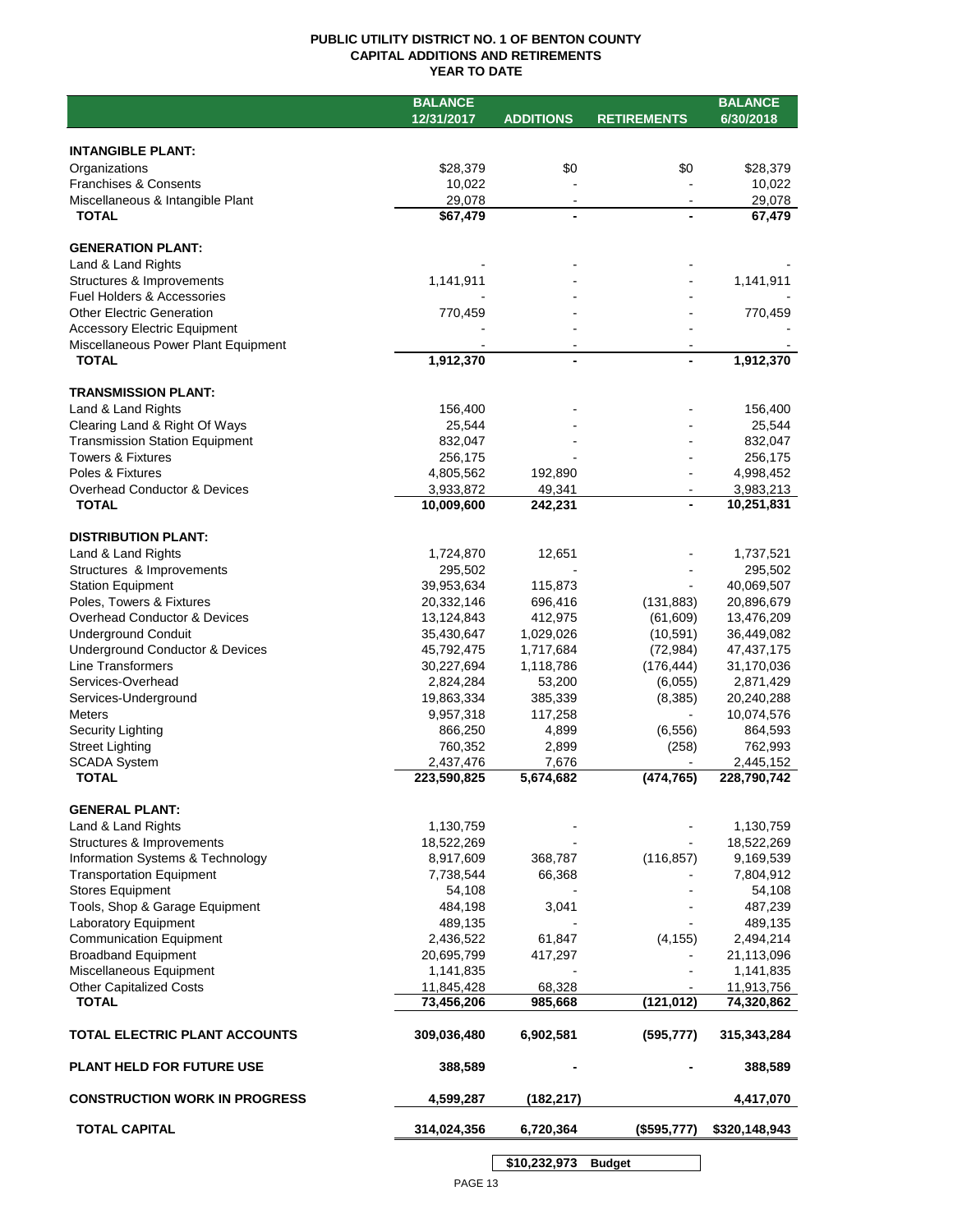## **PUBLIC UTILITY DISTRICT NO. 1 OF BENTON COUNTY STATEMENT OF CASH FLOWS**

|                                                                                               | <b>YTD</b><br>6/30/2018       | <b>Monthly</b><br>6/30/2018 |
|-----------------------------------------------------------------------------------------------|-------------------------------|-----------------------------|
|                                                                                               |                               |                             |
| <b>CASH FLOWS FROM OPERATING ACTIVITIES</b>                                                   |                               |                             |
| Cash Received from Customers and Counterparties                                               | \$71,239,149                  | \$11,845,491                |
| Cash Paid to Suppliers and Counterparties<br>Cash Paid to Employees                           | (63,899,254)<br>(7, 113, 798) | (8,980,505)<br>(1,086,361)  |
| <b>Taxes Paid</b>                                                                             | 5,485,257                     | 1,549,132                   |
| <b>Net Cash Provided by Operating Activities</b>                                              | 5,711,354                     | 3,327,757                   |
| <b>CASH FLOWS FROM NONCAPITAL FINANCING ACTIVITIES</b>                                        |                               |                             |
| Other Interest Expense                                                                        | (9,889)                       |                             |
| Net Cash Used by Noncapital Financing Activities                                              | (9,889)                       |                             |
|                                                                                               |                               |                             |
| <b>CASH FLOWS FROM CAPITAL AND RELATED FINANCING ACTIVITIES</b>                               |                               |                             |
| <b>Acquisition of Capital Assets</b><br>Proceeds from Sale of Revenue Bonds                   | (6,432,775)                   | (1,007,175)                 |
| Reimbursement of Bond Expense                                                                 |                               |                             |
| <b>Bond Principal Paid</b>                                                                    |                               |                             |
| <b>Bond Interest Paid</b>                                                                     | (1, 299, 368)                 |                             |
| <b>Capital Contributions</b>                                                                  | 873,722                       | 76,290                      |
| Sale of Assets                                                                                | 25,576                        | 3,868                       |
| Net Cash Used by Capital and Related Financing Activities                                     | (6,832,845)                   | (927, 017)                  |
| <b>CASH FLOWS FROM INVESTING ACTIVITIES</b>                                                   |                               |                             |
| Interest Income                                                                               | 436,327                       | 74,967                      |
| Proceeds from Sale of Investments                                                             | 2,000,000                     |                             |
| Purchase of Investments                                                                       |                               |                             |
| Joint Venture Net Revenue (Expense)                                                           |                               |                             |
| <b>Net Cash Provided by Investing Activities</b>                                              | 2,436,327                     | 74,967                      |
| <b>NET INCREASE (DECREASE) IN CASH</b>                                                        | 1,304,947                     | 2,475,707                   |
| <b>CASH BALANCE, BEGINNING</b>                                                                | \$45,298,801                  | \$44,128,041                |
| <b>CASH BALANCE, ENDING</b>                                                                   | \$46,603,748                  | \$46,603,748                |
| RECONCILIATION OF NET OPERATING INCOME TO NET<br><b>CASH PROVIDED BY OPERATING ACTIVITIES</b> |                               |                             |
| <b>Net Operating Revenues</b>                                                                 | \$2,844,050                   | \$1,925,627                 |
| Adjustments to reconcile net operating income to net cash                                     |                               |                             |
| provided by operating activities:                                                             |                               |                             |
| Depreciation & Amortization                                                                   | 4,906,060                     | 813,316                     |
| <b>Unbilled Revenues</b>                                                                      | 1,700,000                     | 100,000                     |
| Misellaneous Other Revenue & Receipts                                                         | 12,255                        | 3                           |
| GASB 68 Pension Expense                                                                       |                               |                             |
| Decrease (Increase) in Accounts Receivable                                                    | (2,884,168)                   | (1,328,727)                 |
| Decrease (Increase) in BPA Prepay Receivable<br>Decrease (Increase) in Inventories            | 300,000<br>(46,095)           | 50,000<br>(48, 115)         |
| Decrease (Increase) in Prepaid Expenses                                                       | 56,105                        | 38,933                      |
| Decrease (Increase) in Wholesale Power Receivable                                             | 1,251,380                     | 201,004                     |
| Decrease (Increase) in Miscellaneous Assets                                                   | (44,999)                      | (77)                        |
| Decrease (Increase) in Prepaid Expenses and Other Charges                                     | 631,265                       | 48,200                      |
| Decrease (Increase) in Deferred Derivative Outflows                                           | 113,944                       |                             |
| Increase (Decrease) in Deferred Derivative Inflows                                            | (342,065)                     |                             |
| Increase (Decrease) in Warrants Outstanding                                                   |                               |                             |
| Increase (Decrease) in Accounts Payable                                                       | (1,733,846)                   | 915,281                     |
| Increase (Decrease) in Accrued Taxes Payable                                                  | (1,386,240)                   | 356,999                     |
| Increase (Decrease) in Customer Deposits                                                      | 181,015                       | 97,623                      |
| Increase (Decrease) in BPA Prepay Incentive Credit                                            | (80, 628)                     | (13, 438)                   |
| Increase (Decrease) in Other Current Liabilities<br>Increase (Decrease) in Other Credits      | 1,704,318<br>(1,470,997)      | 175,264<br>(4, 136)         |
|                                                                                               |                               |                             |
| <b>Net Cash Provided by Operating Activities</b><br>PAGE 14                                   | \$5,711,354                   | \$3,327,757                 |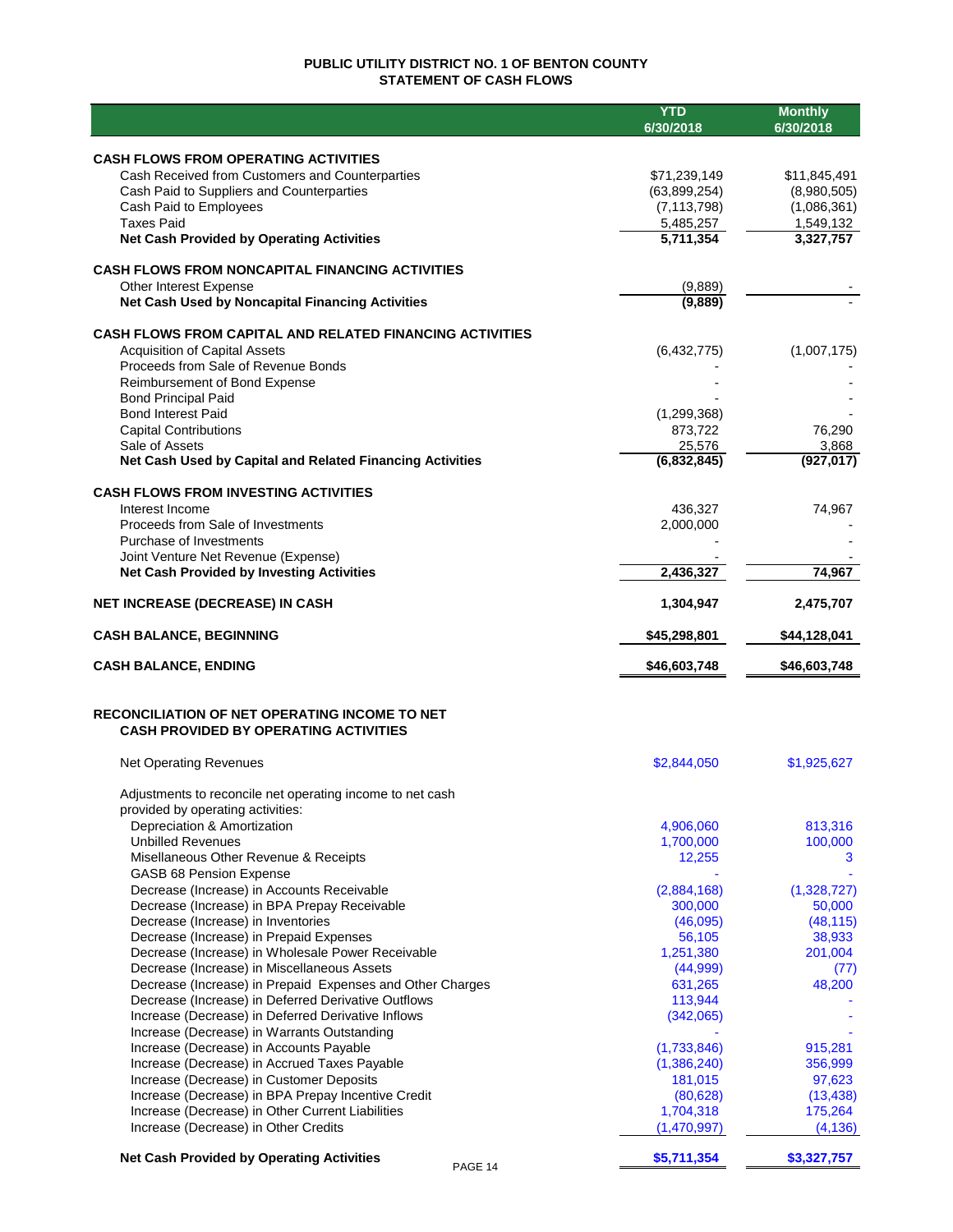## **PUBLIC UTILITY DISTRICT NO. 1 OF BENTON COUNTY WEATHER STATISTICS June 30, 2018**



|          | 0      |        |        |        |       |       |            |                                         |      |     |     |            |              |
|----------|--------|--------|--------|--------|-------|-------|------------|-----------------------------------------|------|-----|-----|------------|--------------|
|          | Jul    | Aug    | Sep    | Oct    |       | Nov   | <b>Dec</b> | Jan                                     | Feb  | Mar | Apr | May        | Jun          |
|          |        |        |        |        |       |       |            | <b>Heating Degree Days by Month</b>     |      |     |     |            |              |
| Year     | Jan    | Feb    | March  | April  | May   | June  | July       | Aug                                     | Sept | Oct | Nov | <b>Dec</b> | <b>Total</b> |
| 2018     | 843    | 740    | 593    | 344    | 25    | 20    |            |                                         |      |     |     |            | 2,565        |
| 2017     | 347    | 912    | 565    | 386    | 137   | 15    |            |                                         |      |     |     |            | 3,362        |
| 5-yr Avg | 1,050  | 738    | 524    | 296    | 91    | 17    |            |                                         |      |     |     |            | 2.716        |
|          |        |        |        |        |       |       |            | <b>Cumulative HDDs in Billing Cycle</b> |      |     |     |            |              |
| 2018     | 31,408 | 20.959 | 24,003 | 14.655 | 5.141 | 729   |            |                                         |      |     |     |            | 96,895       |
| 2017     | 40,813 | 33.085 | 24,376 | 14,293 | 8,683 | 1,812 |            |                                         |      |     |     |            | 123.062      |
| 5-yr Avg | 33,137 | 26,520 | 20.875 | 12,274 | 6.093 | 1.546 |            |                                         |      |     |     |            | 100.445      |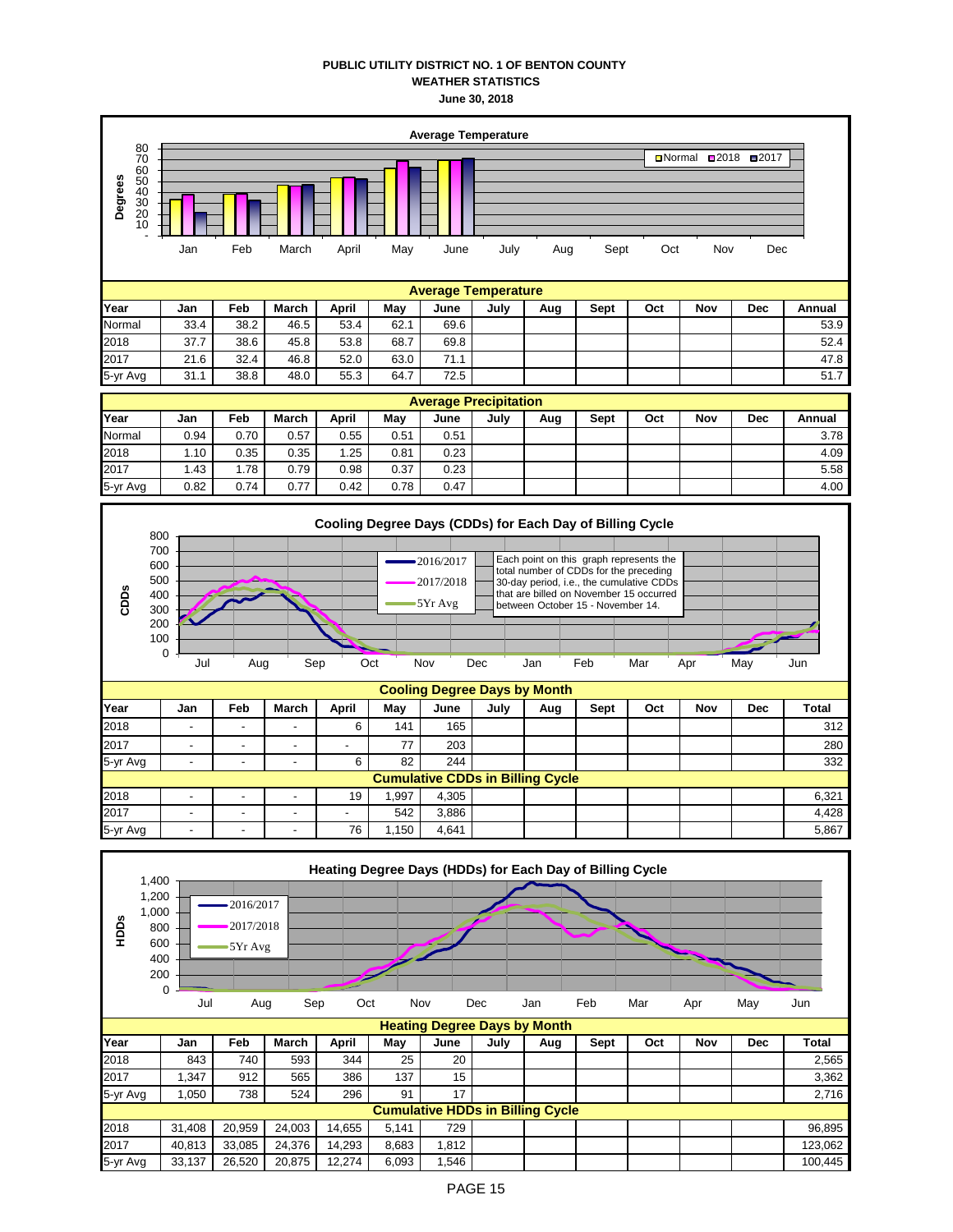#### **PUBLIC UTILITY DISTRICT NO. 1 OF BENTON COUNTY BROADBAND SUMMARY**

#### *June Highlights*

#### There were six new Access Internet connections, one new Transport customer, one new dark fiber connection and one customer renewed their contract for seven sites on a term of three years.

|                                                             | <b>ACTUALS</b><br>2018 |                          |                          |                          |              |            |           |      |               |             |     |            |            |              |                           |                      |
|-------------------------------------------------------------|------------------------|--------------------------|--------------------------|--------------------------|--------------|------------|-----------|------|---------------|-------------|-----|------------|------------|--------------|---------------------------|----------------------|
|                                                             | <b>Budget</b>          | Jan                      | Feb                      | <b>March</b>             | <b>April</b> | <b>May</b> | June      | July | <b>August</b> | <b>Sept</b> | Oct | <b>Nov</b> | <b>Dec</b> | <b>YTD</b>   | <b>Budget</b><br>Variance | Inception<br>to Date |
| <b>OPERATING REVENUES</b>                                   |                        |                          |                          |                          |              |            |           |      |               |             |     |            |            |              |                           |                      |
| Ethernet                                                    | 1,298,747              | \$120,872                | \$114,785                | \$114,122                | \$114,480    | \$117,183  | \$115,942 |      |               |             |     |            |            | \$697,383    | 601,364                   |                      |
| Non-Recurring Charges - Ethernet                            | $\overline{a}$         | 1,000                    | 1,331                    | $\sim$                   | 1,000        | 500        | 1,000     |      |               |             |     |            |            | 4,831        | (4, 831)                  |                      |
| TDM                                                         | 66,399                 | 3,000                    | 3,000                    | 3,500                    | 3,000        | 3,000      | 3,000     |      |               |             |     |            |            | 18,500       | 47,899                    |                      |
| Wireless                                                    | 329                    | 26                       | 26                       | 26                       | 26           | 26         | 26        |      |               |             |     |            |            | 156          | 173                       |                      |
| <b>Internet Transport Service</b>                           | 106,239                | 4,088                    | 4,108                    | 4,292                    | 4,393        | 4,437      | 4,664     |      |               |             |     |            |            | 25,982       | 80,257                    |                      |
| <b>Fixed Wireless</b>                                       | 72,059                 | 3,989                    | 3,863                    | 3,816                    | 3,741        | 3,637      | 3,623     |      |               |             |     |            |            | 22,669       | 49,390                    |                      |
| Access Internet                                             | 233,600                | 9,791                    | 10,957                   | 11,256                   | 11,750       | 12,197     | 12,880    |      |               |             |     |            |            | 68,831       | 164,769                   |                      |
| Non-Recurring Charges - Al                                  | $\blacksquare$         | 1,750                    | 831                      | 950                      | 650          | 1,400      | 1,500     |      |               |             |     |            |            | 7,081        | (7,081)                   |                      |
| Broadband Revenue - Other                                   | 552,951                | 43,720                   | 43,720                   | 43,720                   | 43,720       | 43,720     | 45,008    |      |               |             |     |            |            | 263,608      | 289,343                   |                      |
| Subtotal                                                    | 2,330,324              | 188,237                  | 182,621                  | 181,682                  | 182,760      | 186,099    | 187,642   |      |               |             |     |            |            | 1,109,041    |                           |                      |
| NoaNet Maintenance Revenue                                  |                        |                          |                          |                          |              |            |           |      |               |             |     |            |            |              |                           |                      |
| <b>Bad Debt Expense</b>                                     |                        |                          |                          |                          |              |            |           |      |               |             |     |            |            |              |                           |                      |
| <b>Total Operating Revenues</b>                             | 2,330,324              | 188,237                  | 182,621                  | 181,682                  | 182,760      | 186,099    | 187,642   |      |               |             |     |            |            | \$1,109,041  | 1,221,283                 | 19,512,156           |
| <b>OPERATING EXPENSES</b>                                   |                        |                          |                          |                          |              |            |           |      |               |             |     |            |            |              |                           |                      |
| <b>General Expenses</b>                                     |                        | 63,845                   | 60,749                   | 86,708                   | 61,710       | 70,554     | 60,443    |      |               |             |     |            |            | \$404,009    |                           |                      |
| Other Maintenance                                           |                        | 3,908                    | 3,244                    | 4,581                    | 2,086        | 7,486      | 10,850    |      |               |             |     |            |            | \$32,155     |                           |                      |
| NOC Maintenance                                             |                        |                          | $\overline{\phantom{a}}$ | $\sim$                   | 145          | $\sim$     | $\sim$    |      |               |             |     |            |            | 145          |                           |                      |
| Wireless Maintenance                                        |                        |                          |                          | 1,513                    |              |            |           |      |               |             |     |            |            | \$1,513      |                           |                      |
| Subtotal                                                    | 938,415                | 67,753                   | 63,993                   | 92,802                   | 63,941       | 78,040     | 71,294    |      |               |             |     |            |            | \$437,822    | 500,593                   | 11,078,803           |
| NoaNet Maintenance Expense                                  |                        | $\overline{\phantom{a}}$ | $\overline{\phantom{a}}$ | ۰.                       | $\sim$       | $\sim$     | $\sim$    |      |               |             |     |            |            | \$0          | $\sim$                    |                      |
| Depreciation                                                | 775,185                | 66,146                   | 66,229                   | 66,446                   | 66,206       | 65,934     | 65,879    |      |               |             |     |            |            | \$396,840    | 378,345                   | 10,974,770           |
| <b>Total Operating Expenses</b>                             | 1,713,600              | 133,899                  | 130,221                  | 159,248                  | 130,147      | 143,974    | 137,173   |      |               |             |     |            |            | \$834,662    | 878,938                   | 22,053,573           |
| <b>OPERATING INCOME (LOSS)</b>                              | 616,724                | 54,337                   | 52,399                   | 22,434                   | 52,613       | 42,125     | 50,470    |      |               |             |     |            |            | \$274,379    | 342,345                   | (2,541,417)          |
| <b>NONOPERATING REVENUES &amp; EXPENSES</b>                 |                        |                          |                          |                          |              |            |           |      |               |             |     |            |            |              |                           |                      |
| Internal Interest due to Power Business Unit <sup>(1)</sup> | (333, 360)             | (27, 661)                | (27, 562)                | (27, 488)                | (27, 375)    | (27, 173)  | (27, 015) |      |               |             |     |            |            | (\$164, 274) | 169,086                   | (6, 426, 782)        |
| <b>CAPITAL CONTRIBUTIONS</b>                                |                        |                          |                          |                          |              |            |           |      |               |             |     |            |            |              |                           |                      |
| Contributions in Aid of Broadband                           |                        | 8,802                    | 1,373                    | 132                      | 132          | 6,338      | 98        |      |               |             |     |            |            | \$16,875     | 16,875                    | 4,922,535            |
| <b>BTOP</b>                                                 |                        |                          | $\sim$                   | $\sim$                   | $\sim$       |            |           |      |               |             |     |            |            |              | $\sim$                    | 2,282,671            |
| <b>INTERNAL NET INCOME (LOSS)</b>                           | \$283,364              | \$35,479                 | 26,211                   | (4,921)                  | 25,370       | 21,290     | 23,552    |      |               |             |     |            |            | \$126,980    | \$528,306                 | (1,762,993)          |
| <b>NOANET COSTS</b>                                         |                        |                          |                          |                          |              |            |           |      |               |             |     |            |            |              |                           |                      |
| <b>Member Assessments</b>                                   |                        |                          |                          |                          |              |            | $\sim$    |      |               |             |     |            |            |              |                           | \$3,159,092          |
| Membership Support                                          |                        | 721                      | 514                      |                          | 26           | 178        | 850       |      |               |             |     |            |            | \$2,289      |                           | 129,201              |
| <b>Total NoaNet Costs</b>                                   |                        | 721                      | 514                      | $\overline{\phantom{a}}$ | 26           | 178        | 850       |      |               |             |     |            |            | \$2,289      | (\$2,289)                 | \$3,288,293          |
|                                                             |                        |                          |                          |                          |              |            |           |      |               |             |     |            |            |              |                           |                      |
| <b>CAPITAL EXPENDITURES</b>                                 | \$1,385,586            | \$50,734                 | \$86,038                 | \$63,857                 | \$80,563     | \$45,457   | \$61,772  |      |               |             |     |            |            | \$388,422    | \$997,164                 | \$22,148,705         |
| NET CASH (TO)/FROM BROADBAND <sup>(2)</sup>                 | \$6,323                | \$77,830                 | 33,450                   | 25,155                   | 38,362       | 68,763     | 53,824    |      |               |             |     |            |            | \$297,383    | 291,060                   | ( \$9,798,439)       |

(1) Internal interest budget is estimated based on cash flow projections (an interest rate of 3.53% is being used).

(2) Includes excess of revenues over operating costs, capital expenditures and NoaNet assessments; excludes depreciation and internal interest to Electric System